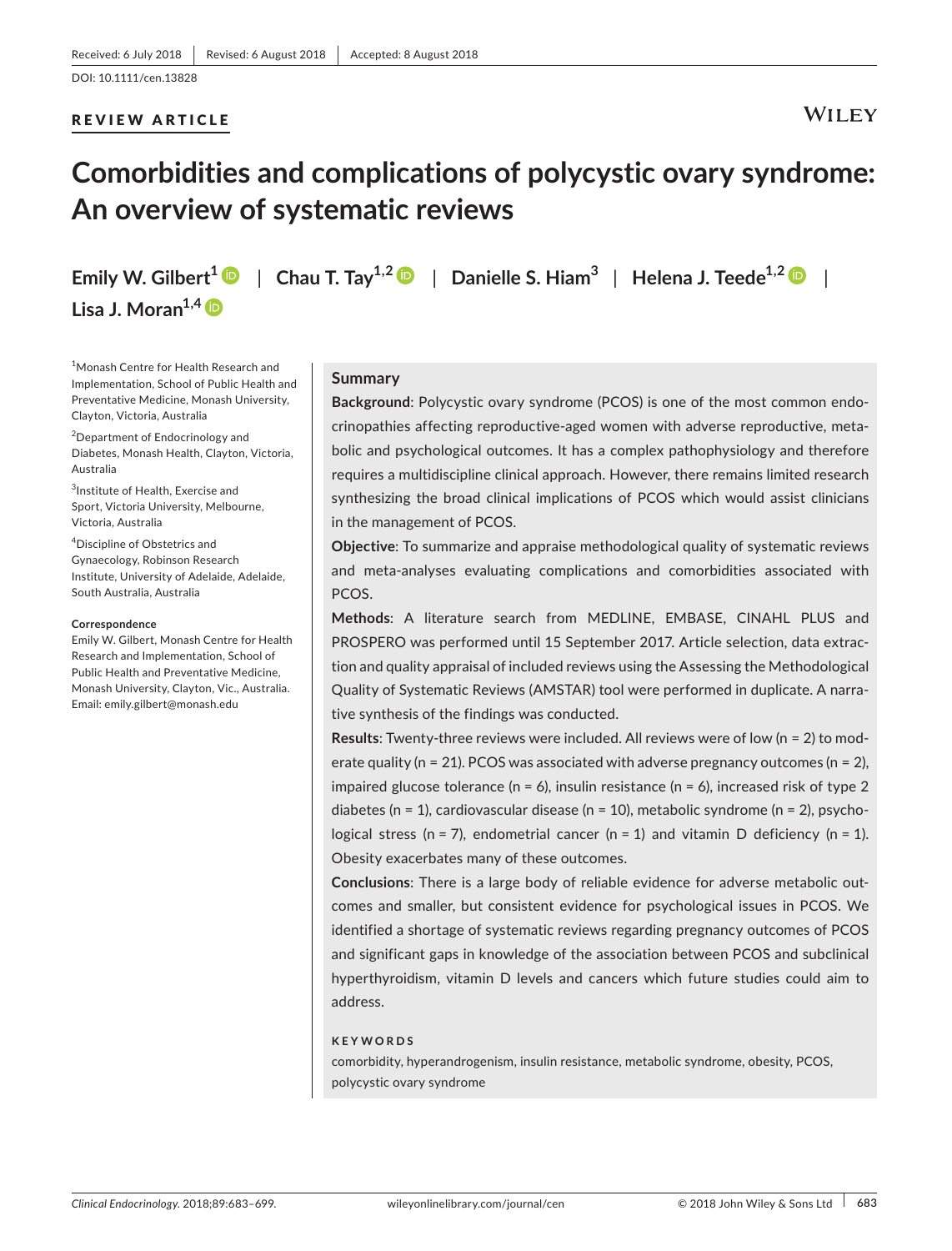# **1** | **INTRODUCTION**

Polycystic ovary syndrome (PCOS) is the most frequent endocrine disorder among reproductive-aged women. Depending on the diagnostic criteria used and the population studied, its prevalence PCOS ranges between 9 and  $18\%$ <sup>1</sup> with a higher prevalence among women who are overweight<sup>2</sup> or of an Indigenous background.<sup>3,4</sup>

The Rotterdam Consensus (2003) is the most widely accepted diagnostic criteria for PCOS and requires the presence of at least two of the following characteristics: (a) clinical and/or biochemical hyperandrogenism, (b) oligo-/anovulation or (c) polycystic ovaries on ultrasound, with exclusion of secondary causes of hyperandrogenism.<sup>5</sup> The recently developed international evidence-based guideline for the assessment and management of  $PCOS<sup>6</sup>$  has refined the Rotterdam criteria in adolescence to hyperandrogenism and oligo-/anovulation and recommended against ultrasound due to poor specificity of polycystic ovaries in this age group. While the aetiology of PCOS remains unclear, it is likely to be multifactorial. Insulin resistance (IR) and hyperandrogenism are the two key hormonal disturbances that underpin PCOS, with obesity, genetic inheritance, lifestyle and environment also contributing to the multifactorial aetiology of PCOS.<sup>7,8</sup>

Women with PCOS may present with a number of reproductive, $\frac{9}{2}$ metabolic, $10,11$  psychological<sup>12</sup> and anthropometric<sup>13</sup> complications. The most common PCOS feature is ovarian dysfunction driven by hyperandrogenism which leads to chronic oligo-/anovulation and menstrual disturbances.<sup>14</sup> Hyperandrogenism also causes dermatological complaints such as hirsutism, $\frac{9}{2}$  acne and male pattern alopecia.15,16 PCOS is the most common cause of anovulatory infertility, but infertility is not necessarily impaired in all affected women.<sup>14</sup> However, those who do become pregnant are at an increased risk of pregnancy and foetal complications regardless of the mode of conception.17,18

PCOS has metabolic implications including  $IR,19$  dyslipidae $mia^{20,21}$  and abnormal glucose metabolism.<sup>22,23</sup> Moreover, women with PCOS also show a propensity for excess weight gain which exacerbates these symptoms.<sup>24</sup> Cardiovascular risk factors such as chronic inflammation, oxidative stress<sup>25</sup> and impaired fibrinolysis are increased $^{24}$  with some evidence of a higher prevalence of cardiovascular disease (CVD). $11,26$  Furthermore, affected women are more likely to experience moderate-to-severe depression and anxiety symptoms,<sup>27</sup> low self-esteem, negative body image and psychosexual function compared to healthy women.<sup>28</sup> PCOS also negatively impacts health-related quality of life  $(HRQoL)^{29,30}$  and may limit a woman's ability to optimize healthy lifestyle.<sup>31</sup>

PCOS is a multisystem, polygenic and multifactorial disorder. It has diverse implications that can change throughout a woman's life. It is imperative that the information available to clinicians and researchers is evidence based and generated by high-quality research studies. A systematic review is widely considered to provide the highest level of evidence compared to other study methodologies, <sup>32</sup> and recent years have seen an increasing number summarizing the assessment of PCOS. However, many of these reviews present

conflicting results, highlighting the need for synthesis and critical appraisal of the pertaining literature to reach more consistent conclusions. The aim of this review was therefore to conduct an overview of systematic reviews evaluating comorbidities and complications of PCOS and to appraise their quality and synthesize the results. We also aimed to explore alignment between the evidence and recent evidence-based guidelines in PCOS adopted across 37 international societies.<sup>6</sup>

# **2** | **METHODS**

### **2.1** | **Protocol and registration**

This review was designed and reported in accordance with the Preferred Reporting Items for Systematic Reviews and Meta-Analyses (PRISMA) guidelines.<sup>33</sup> An a priori study protocol was registered with PROSPERO (CRD42016052649). Ethics application was not required.

### **2.2** | **Literature search**

The electronic databases MEDLINE in-process and other nonindexed citations (Ovid MEDLINE(R) In-Process & Other Non-Indexed Citations, Ovid MEDLINE(R) Daily and Ovid MEDLINE(R) 1946 to Present), Ovid EMBASE (EBM Reviews—Cochrane Database of Systematic Reviews 2005 to 15 September 2017 EBM Reviews— ACP Journal Club 1991 to September 2017, EBM Reviews—Database of Abstracts of Reviews of Effects 1st Quarter 2016, EBM reviews— Cochrane Central Register of Controlled Trials September 2017, EBM Reviews—Cochrane Methodology Register 3rd quarter 2012, EBM Reviews—Health Technology Assessment 4th Quarter 2016, EBM Reviews—NHS Economic Evaluation Database 1st Quarter 2016) and CINAHL PLUS were searched to identify relevant articles. Additional ongoing reviews were identified from searching the international prospective register of systematic reviews PROSPERO (<http://www.crd.york.ac.uk/PROSPERO/>). The literature search was last updated on 15 September 2017. The search terms used included "PCOS," "polycystic ovary syndrome," "Stein Leventhal," "systematic," "review" and "meta-analysis" with the complete search strategy for each database provided in Appendix S1 (Supporting Information). The search strategy was limited to human studies only.

# **2.3** | **Eligibility criteria and study collection**

Articles were included if they met the following inclusion criteria: (a) article was an original systematic review or meta-analysis; (b) PCOS was the primary focus of the review and if PCOS was assessed as a secondary condition as part of a broader topic the article was excluded; (c) a clear search strategy was reported with at least keywords or terms included, documentation of search returns and some form of quality appraisal of the included studies performed; (d) the study was published in English; and (e) the study was published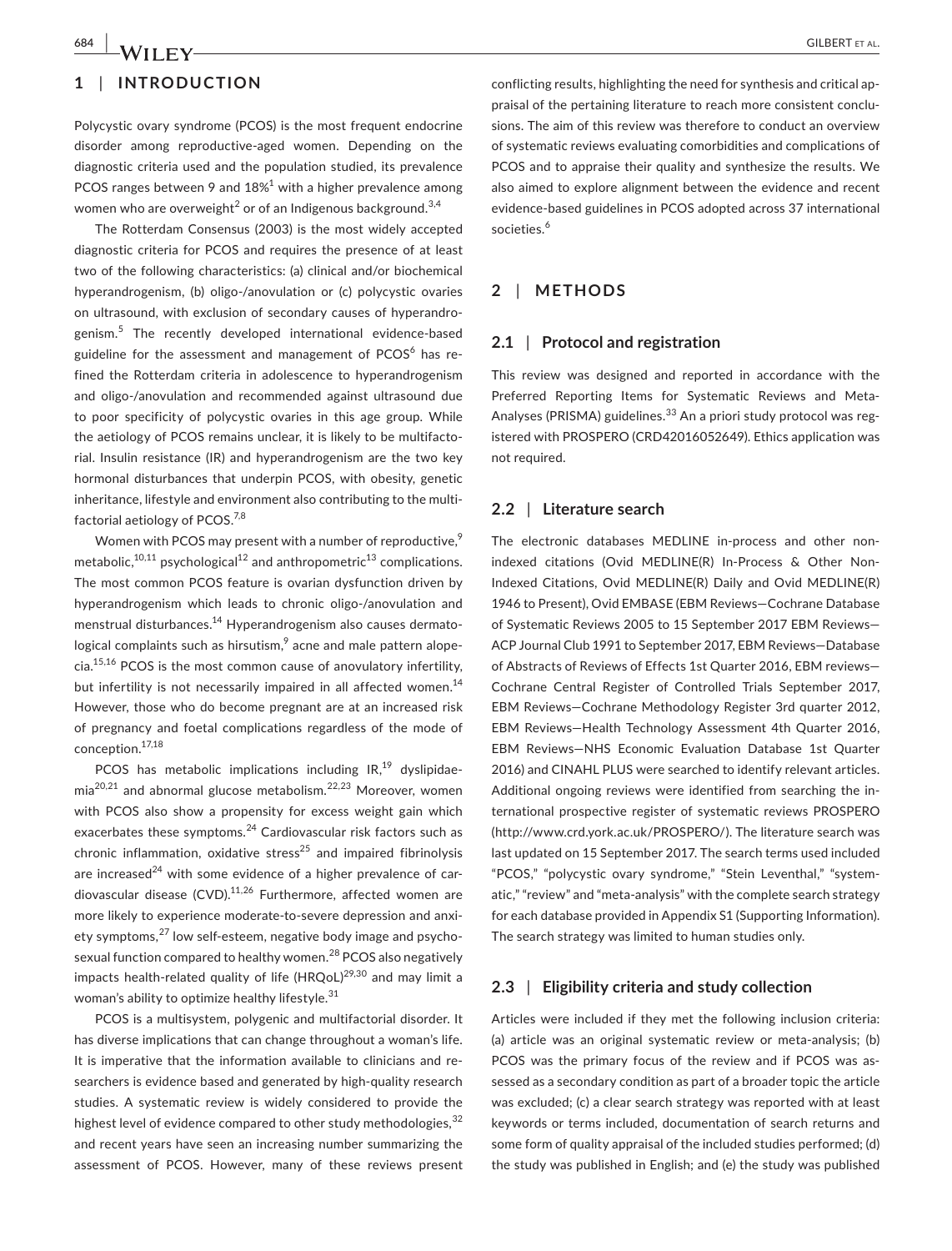

**FIGURE 1** Selection study process

from year 2009 onwards given this was when the PRISMA statement was published to guide reporting of systematic reviews and meta-analyses.<sup>33</sup>

For this particular review, articles assessing the comorbidities and complications associated with PCOS were included for analysis. The outcomes of interest were PCOS comorbidities and complications related to reproduction (pregnancy, foetal and neonatal complications), metabolism (CVD and cardiovascular risk factors, diabetes and markers of IR, manifestations of metabolic syndrome and obesity), psychological (quality of life, depression and anxiety) and other (cancer and vitamin D level) outcomes.

# **2.4** | **Study selection and data extraction**

Identified articles from the literature search were screened in a twostep process. First, the titles and abstracts were screened for suitability. Second, all articles that appeared to meet the inclusion criteria from the first step were retrieved for detailed full-text assessment to determine eligibility. Study selection was performed independently in duplicate by a combination of investigators (L.J.M., E.W.G., C.T.T. and D.S.H.) with any discrepancies resolved by consensus.

Data collected from the eligible articles included authorship, publication year, country of authors' origin, types of study eligible for the systematic review, date of literature search, language restriction, adherence to a systematic review guideline, presence of meta-analysis, the authors' interpretation of quality assessment of the included studies, number of included studies and participants involved and the Participant, Intervention, Comparison, Outcomes and Studies (PICOS) framework of the study. If the authors did not interpret the quality of the included studies nor summarize the overall quality of the entire study, the section on quality assessment was documented as "unclear." Data extraction was conducted independently in duplicate (L.J.M., E.W.G., C.T.T. and D.S.H.) with any discrepancies resolved by consensus.

# **2.5** | **Quality assessment (AMSTAR)**

The Assessing the Methodological Quality of Systematic Reviews (AMSTAR) tool was employed to appraise the quality of the included systematic reviews.<sup>34</sup> AMSTAR evaluates the methodological aspects of systematic reviews using 11 items. These are (a) the provision of an a priori design; (b) duplication of study selection and data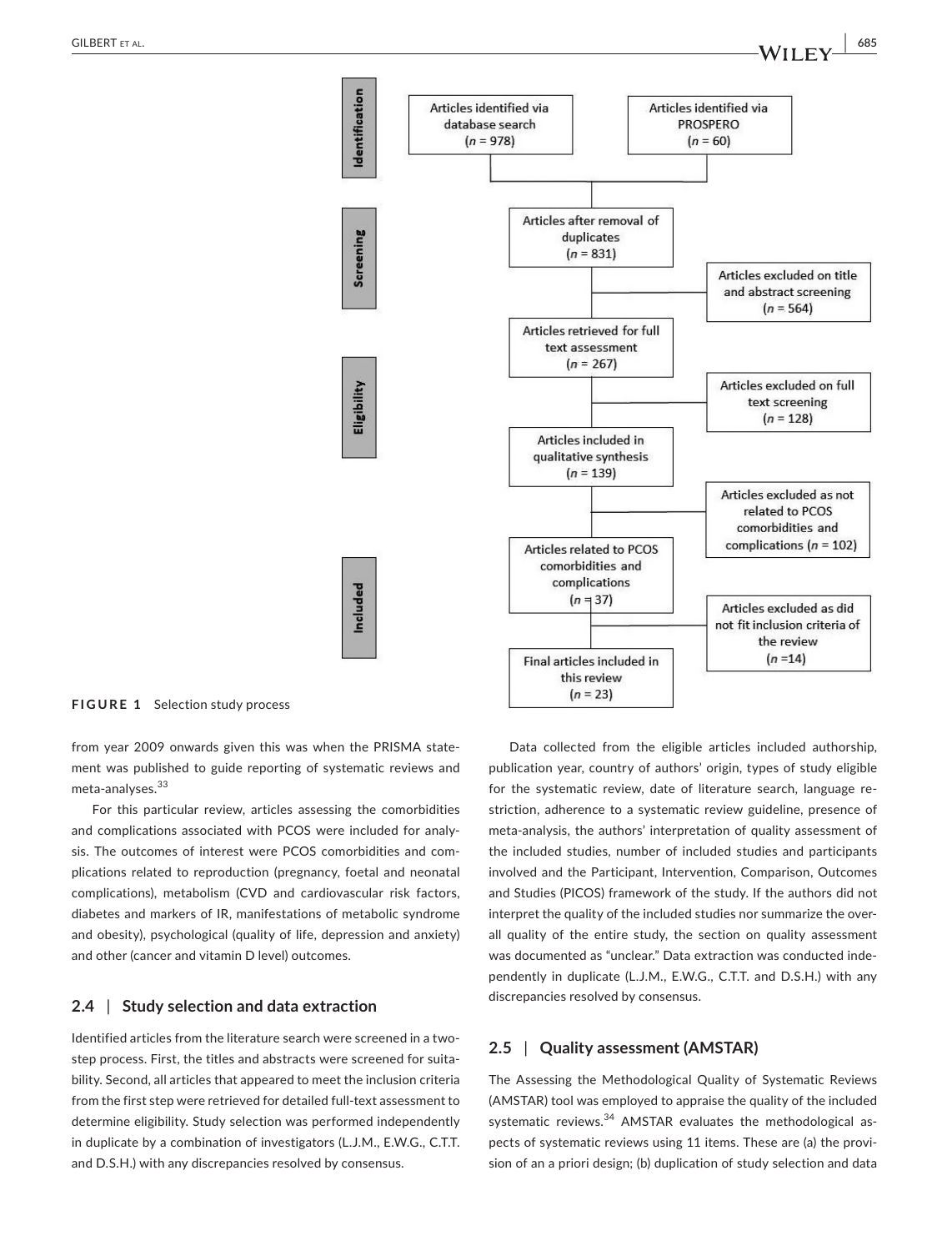| Population and PCOS diagnostic<br>criteria             | Diagnostic criteria not stated<br>Women with PCOS  | Women with or without PCOS<br>Diagnostic criteria not stated    | Diagnostic criteria not stated<br>Women with PCOS | Women with or without PCOS<br>Diagnostic criteria not stated | NIH, ESHRE/ASRM, AES, WHO II<br>Women with or without PCOS<br>anovulation | Women with or without PCOS<br>NIH, ESHRE/ASRM | Women with or without PCOS<br>NIH, ESHRE/ASRM | Women with PCOS aged 13-24 y<br>Diagnostic criteria not stated | Women with or without PCOS<br>Diagnostic criteria not stated | Obese adolescents with PCOS<br>NIH, ESHRE/ASRM, AES<br>aged 11-20 yr | Women with PCOS<br>NIH, ESHRE/ASRM | NIH, ESHRE/ASRM<br>Women with PCOS | NIH, ESHRE/ASRM, AES<br>Women with PCOS | Women with PCOS<br>NIH, ESHRE/ASRM |
|--------------------------------------------------------|----------------------------------------------------|-----------------------------------------------------------------|---------------------------------------------------|--------------------------------------------------------------|---------------------------------------------------------------------------|-----------------------------------------------|-----------------------------------------------|----------------------------------------------------------------|--------------------------------------------------------------|----------------------------------------------------------------------|------------------------------------|------------------------------------|-----------------------------------------|------------------------------------|
|                                                        |                                                    |                                                                 |                                                   |                                                              |                                                                           |                                               |                                               |                                                                |                                                              |                                                                      |                                    |                                    |                                         |                                    |
| participants (n)<br><b>Total number</b><br>of included | 2257                                               | 72973                                                           | 1140                                              | 3037                                                         | 767988                                                                    | 827                                           | 3182                                          | 213                                                            | 459                                                          | 827                                                                  | 15 129                             | 3344                               | 2812                                    | 77823                              |
| Paper(n)                                               | 12                                                 | 11                                                              | $\breve{\phantom{0}}$                             | 27                                                           | 5                                                                         | $\circ$                                       | $\overline{30}$                               | $\circ$                                                        | $\Omega$                                                     | 13                                                                   | 106                                | $30\,$                             | 27                                      | 35                                 |
| Meta-analysis<br>performed                             |                                                    |                                                                 |                                                   |                                                              |                                                                           |                                               |                                               |                                                                |                                                              |                                                                      |                                    |                                    |                                         |                                    |
|                                                        | Yes                                                | Yes                                                             | Yes                                               | Yes                                                          | Yes                                                                       | Yes                                           | Yes                                           | $\frac{1}{2}$                                                  | Yes                                                          | Yes                                                                  | Yes                                | Yes                                | Yes                                     | Yes                                |
| Systematic<br>guideline<br>followed<br>review          | $\frac{1}{2}$                                      | Yes                                                             | Yes                                               | Yes                                                          | Yes                                                                       | Yes                                           | $\frac{1}{2}$                                 | Yes                                                            | $\frac{1}{2}$                                                | $\frac{1}{2}$                                                        | $\frac{1}{2}$                      | $\frac{1}{2}$                      | Yes                                     | $\frac{1}{2}$                      |
| Language                                               | $\overline{4}$                                     | $\overline{4}$                                                  | English only                                      | English only                                                 | $\equiv$                                                                  | $\equiv$                                      | English only                                  | French only<br>English or                                      | English or<br>Chinese<br>only                                | English only                                                         | English only                       | English only                       | English only                            | $\equiv$                           |
| literature<br>Date of<br>search<br>last                | <b>Dec-10</b>                                      | $Oct-13$                                                        | Dec-13                                            | Dec-13                                                       | 2008                                                                      | Apr-08                                        | $Jan-15$                                      | Sep-15                                                         | May-10                                                       | $Jan-14$                                                             | Nov-10                             | Nov-10                             | Nov-10                                  | Apr-09                             |
| Included study type                                    | All study types (exclude<br>reviews, case studies) | All study types (exclude<br>reviews, or single case<br>studies) | Not stated                                        | Observational studies                                        | Controlled studies (exclude<br>reviews)                                   | Cross-sectional                               | All study types                               | Qualitative, cross-sectional,<br>or interventional studies     | All study types                                              | Not stated                                                           | All study types                    | All study types                    | Peer-reviewed primary<br>articles       | Not stated                         |
| Country                                                | š                                                  | $\leq$                                                          | Iran                                              | Iran                                                         | Netherlands                                                               | SU                                            | SU                                            | Switzerland                                                    | China, Sweden                                                | China                                                                | Australia                          | Australia                          | USA                                     | Australia, USA                     |
| Author (year)                                          | Barry $(2011)^{27}$                                | Barry (2014) <sup>40</sup>                                      | Bazarganipour<br>$(2015)^{29}$                    | Gandevani<br>Behboudi-<br>$(2016)^{19}$                      | de Groot $(2011)^{11}$                                                    | Dokras (2012) <sup>37</sup>                   | He (2015) <sup>38</sup>                       | Kaczmarek<br>$(2016)^{47}$                                     | $Li (2011)^{30}$                                             | Li (2017) <sup>35</sup>                                              | $Lim (2012)^2$                     | $Lim (2013)^{43}$                  | Meyer (2012) <sup>39</sup>              | Moran (2010) <sup>23</sup>         |

TABLE 1 Study characteristics

TABLE 1 Study characteristics

(Continues) *(Continues)*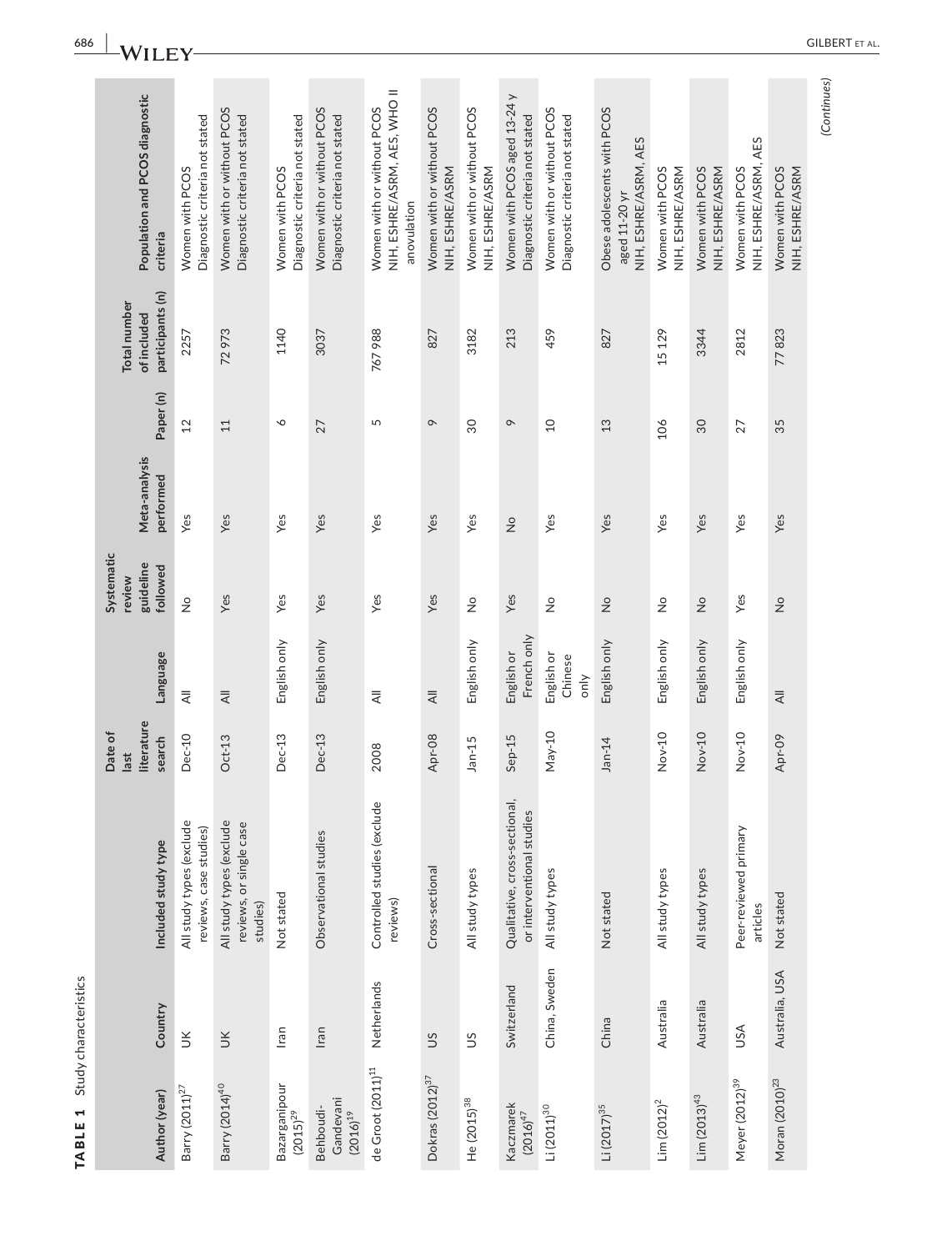|                     | Population and PCOS diagnostic<br>criteria             | subclinical hypothyroidism or<br>with normal thyroid function<br>Diagnostic criteria not stated<br>Women with PCOS with                                                | Diagnostic criteria not stated<br>Women with PCOS                                                                        | Diagnostic criteria not stated<br>Women with PCOS | NIH, ESHRE/ASRM, AES<br>Women with PCOS | Women with PCOS<br>NIH, ESHRE/ASRM                                                                                                                          | NIH, ESHRE/ASRM, AES<br>Women with PCOS | without hyperandrogenism<br>Women with PCOS with or<br>ESHRE/ASRM, AES | Diagnostic criteria not stated<br>Pregnant women with PCOS                  | Diagnostic criteria not stated<br>Women with PCOS                                                          |
|---------------------|--------------------------------------------------------|------------------------------------------------------------------------------------------------------------------------------------------------------------------------|--------------------------------------------------------------------------------------------------------------------------|---------------------------------------------------|-----------------------------------------|-------------------------------------------------------------------------------------------------------------------------------------------------------------|-----------------------------------------|------------------------------------------------------------------------|-----------------------------------------------------------------------------|------------------------------------------------------------------------------------------------------------|
|                     | participants (n)<br><b>Total number</b><br>of included | 2654                                                                                                                                                                   | 1185                                                                                                                     | 45470                                             | 1474                                    | 98226                                                                                                                                                       | 5089                                    | 9556                                                                   | 17186                                                                       | 104392                                                                                                     |
|                     | Paper(n)                                               | 12                                                                                                                                                                     | $\overline{ }$                                                                                                           | $^{\circ}$                                        | 21                                      | $\frac{1}{6}$                                                                                                                                               | 28                                      | 32                                                                     | $\overline{0}$                                                              | $\overline{a}$                                                                                             |
|                     | Meta-analysis<br>performed                             | Yes                                                                                                                                                                    | Yes                                                                                                                      | Yes                                               | Yes                                     | Yes                                                                                                                                                         | Yes                                     | Yes                                                                    | Yes                                                                         | Yes                                                                                                        |
|                     | Systematic<br>guideline<br>followed<br>review          | Yes                                                                                                                                                                    | $\overset{\circ}{\simeq}$                                                                                                | $\frac{1}{2}$                                     | $\frac{\circ}{\mathsf{Z}}$              | $\frac{1}{2}$                                                                                                                                               | $\frac{1}{2}$                           | $\frac{1}{2}$                                                          | Yes                                                                         | $\frac{1}{2}$                                                                                              |
|                     | Language                                               | $\equiv$                                                                                                                                                               | $\overline{4}$                                                                                                           | $\overline{\overline{z}}$                         | Not stated                              | $\overline{4}$                                                                                                                                              | $\overline{4}$                          | English or<br>Chinese<br>only                                          | $\overline{4}$                                                              | $\overline{\overline{z}}$                                                                                  |
|                     | literature<br>Date of<br>search<br>last                | 2016                                                                                                                                                                   | $J$ un-13                                                                                                                | $J$ un-15                                         | $Jul-05$                                | $Jun-07$                                                                                                                                                    | Nov-11                                  | Nov-14                                                                 | $Jan-16$                                                                    | Apr-16                                                                                                     |
|                     | Included study type                                    | case reports, review articles<br>$\overline{\mathbb{e}}$<br>(prospective and retrospec-<br>tive cohort studies). Exclud<br>Observational studies<br>and animal studies | $\mathsf{S}$<br>review, case report, letter<br>All study types (exclude<br>commentarial papers)<br>editor, editorial and | Cohort, case-control,<br>cross-sectional          | Observational                           | treatment, reviews or letters<br>prevalence, ovarian drilling<br>(exclude retrospective<br>investigation of PCOS<br>Observational studies<br>to the editor) | All studies                             | Cross-sectional                                                        | editorials, reviews and<br>letters to the editors)<br>All studies (excluded | analyses, letters, reviews<br>Case-control and cohort<br>studies (exclude meta-<br>and editorial articles) |
|                     | Country                                                | Greece                                                                                                                                                                 | Iran                                                                                                                     | Iran                                              | UK, Australia                           | Greece                                                                                                                                                      | Netherlands<br>Š,                       | China                                                                  | China                                                                       | China                                                                                                      |
| TABLE 1 (Continued) | Author (year)                                          | Pergialiotis<br>$(2017)^{46}$                                                                                                                                          | Ramezani-Binabaj<br>$(2014)^{44}$                                                                                        | Shobeiri (2016) <sup>45</sup>                     | Sprung (2013) <sup>41</sup>             | Toulis (2009) <sup>17</sup>                                                                                                                                 | Veltman-Verhulst<br>$(2012)^{42}$       | Yang (2016) <sup>36</sup>                                              | Yu (2016) <sup>18</sup>                                                     | Zhao $(2016)^{26}$                                                                                         |

**WILEY**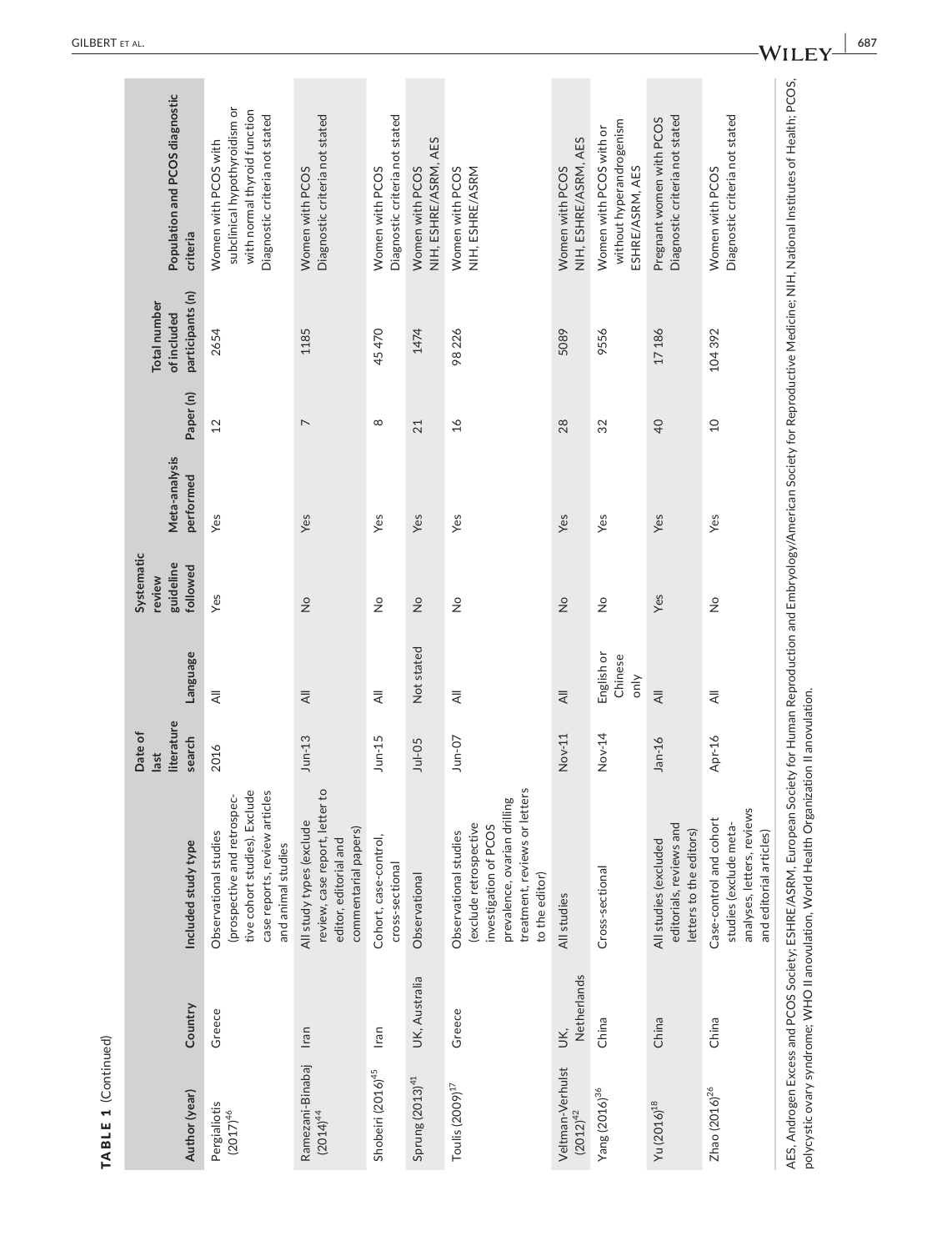TABLE 2 Results of systematic reviews regarding reproductive comorbidities of PCOS

| <b>Reviews</b>                               | <b>AMSTAR</b> | Quality of<br>included<br>studies | <b>Outcomes assessed</b>                                                                                                                                                | Comparison                                    | <b>Significant results</b>                                                                                                                                                                                                                                                                |
|----------------------------------------------|---------------|-----------------------------------|-------------------------------------------------------------------------------------------------------------------------------------------------------------------------|-----------------------------------------------|-------------------------------------------------------------------------------------------------------------------------------------------------------------------------------------------------------------------------------------------------------------------------------------------|
| Pregnancy, foetal and neonatal complications |               |                                   |                                                                                                                                                                         |                                               |                                                                                                                                                                                                                                                                                           |
| Toulis (2009) <sup>17</sup>                  | Moderate      | Unclear                           | <b>GDM</b>                                                                                                                                                              | Women w/PCOS vs<br>women w/out<br>PCOS        | GDM: 2.89 RR (95% CI 1.68 to<br>4.98                                                                                                                                                                                                                                                      |
| Yu (2016) <sup>18</sup>                      | Moderate      | 35 high,<br>5 moderate            | Neonatal: Foetal hypoglycaemia,<br>perinatal death, LGA, SGA, FGR,<br>congenital malformation,<br>macrosomia, RDS                                                       | Women w/PCOS vs<br>women w/out<br><b>PCOS</b> | Foetal hypoglycaemia: 2.85 RR<br>(95% CI 1.93 to 4.22)<br>Perinatal death: 1.83 RR (95% CI<br>$1.06$ to $3.1$ )                                                                                                                                                                           |
|                                              |               |                                   | Maternal: Preeclampsia, Preterm<br>delivery, caesarean delivery,<br>miscarriage, GDM, PIH, preterm<br>premature membrane rupture,<br>oligohydramnios,<br>polyhydramnios |                                               | Preeclampsia: 2.79 RR (95% CI 2.29<br>to 3.38)<br>GDM: 2.78 RR (95% CI 2.27 to 3.40)<br>PIH: 2.46 RR (95% CI 1.95 to 3.09)<br>Preterm delivery: 1.52 RR (95% CI<br>1.22 to 1.90)<br>Caesarean delivery: 1.25 RR (95%<br>CI 1.15 to 1.36)<br>Miscarriage: 2.87 RR (95% CI 1.65<br>to 4.98) |

CI, confidence interval; FGR, foetal growth restriction; GDM, gestational diabetes; LGA, large for gestational age; N/A, not applicable; PCOS, polycystic ovarian syndrome; PIH, pregnancy-induced hypertension; RDS, respiratory distress syndrome; RR, risk ratio; SGA, small for gestational age.

extraction; (c) conduction of a comprehensive literature search; (d) inclusion of grey literature in the review; (e) availability of a list of the included and excluded studies; (f) description of the characteristics of the included studies; (g) clear documentation of the scientific quality of the included studies; (h) consideration of the scientific quality of the included studies in formulating conclusions; (i) appropriate analysis of results depending on heterogeneity; (j) assessment of publication bias; and (k) consideration of conflict of interest of both the systematic review and the included studies. Each item was given one point if it was determined as "yes" and zero point if it was determined as either "no" or "not applicable." The reviews were categorized as low quality, moderate quality and high quality if the total AMSTAR score was ≤3, between 4 to 7 and ≥8, respectively. Quality assessment of all eligible systematic reviews was conducted independently in duplicate by a combination of investigators (L.J.M., E.W.G., C.T.T. and D.H.) with any disagreements resolved by consensus.

# **2.6** | **Data synthesis**

Results of included reviews were presented in tabular format organized according to morbidity category. Statistically significant outcomes of interest were presented if a meta-analysis was performed by the review. Otherwise, a narrative description of the findings was given.

# **3** | **RESULTS**

### **3.1** | **Literature search**

In total, 1068 reviews were identified for screening. Following removal of duplicates, review of title and abstract and full-text evaluation, 23 studies were included for this overview of systematic reviews. The PRISMA flow diagram is illustrated in Figure 1. The list of excluded articles is available in Appendix S2 (Supporting Information).

### **3.2** | **Study characteristics**

The study characteristics and PICO framework of the included systematic reviews are summarized in Table 1. The country of origin of the authors included China (n = 5),  $^{18,26,30,35,36}$  USA (n = 4),  $^{23,37\cdot39}$  United Kingdom (UK) (n = 4), <sup>27,40-42</sup> Australia (n = 4), <sup>2,23,41,43</sup> Iran (n = 4), <sup>19,29,44,45</sup> Greece (n = 2),<sup>17,46</sup> the Netherlands (n = 2),<sup>11,42</sup> Sweden (n = 1)<sup>30</sup> and Switzerland (n =  $1$ ).<sup>47</sup>

N = 9 reviews included all study types.  $^{2,18,27,38,40,42-44,48}$  N = 5 reviews included observational studies only<sup>11,17,19,41,46</sup>; n = 2 included cohort and case-control studies only<sup>26,47</sup>; and  $n = 2$  reviews explicitly included cross-sectional studies only.<sup>37,49</sup> N = 1 review included cohort, case-control or cross-sectional studies<sup>45</sup> and  $n = 1$  included peer-reviewed primary articles.<sup>39</sup> N = 3 reviews did not state an inclusion criteria for the study type.<sup>23,29,35</sup>

N = 12 reviews did not set a language restriction in their literature search.<sup>11,17,18,23,26,27,37,40,42,44-46</sup> N = 7 reviews restricted their search to English publications only.<sup>2,19,29,35,38,39,43</sup> N = 2 reviews restricted their language to English and Chinese<sup>30,49</sup> and  $n = 1$  reviews restricted its language to English and French.<sup>47</sup> N = 1 reviews did not state if any language restriction was applied. $41$ 

N = 9 reviews reported following a guideline on good practice in conducting systematic reviews<sup>11,18,19,29,37,39,40,46,47</sup>; n = 22 systematic reviews included meta-analyses<sup>2,11,17-19,23,26,27,29,30,35,37-46,49</sup>; and n = 10 did not provide a clear statement as to the overall quality of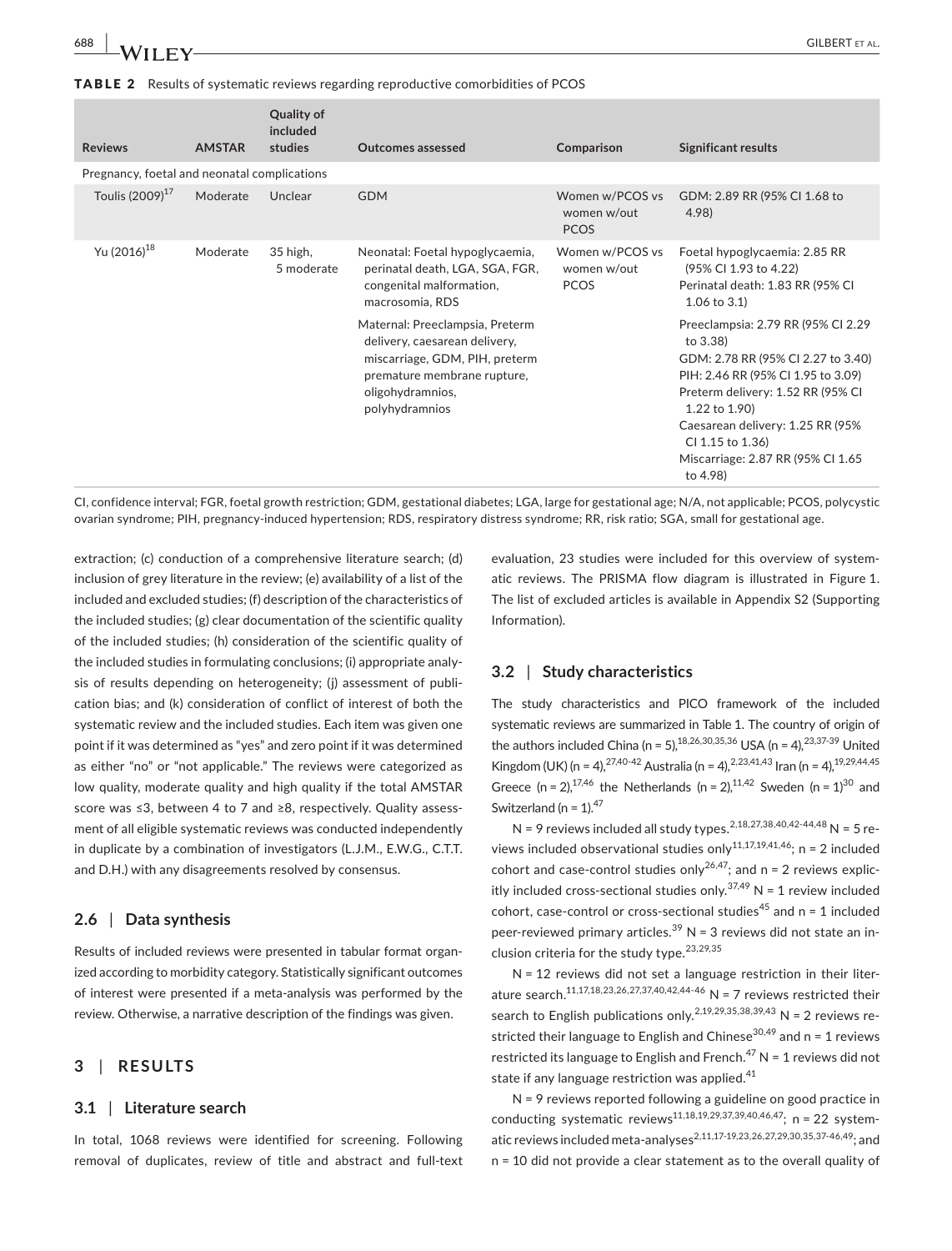| m<br><b>TABLE</b>             |                                         | Results of systematic reviews regarding metabolic comorbidities of PCOS<br>Quality of included |                                                    |                                                                                                                                                                           |                                                                                                                                                           |
|-------------------------------|-----------------------------------------|------------------------------------------------------------------------------------------------|----------------------------------------------------|---------------------------------------------------------------------------------------------------------------------------------------------------------------------------|-----------------------------------------------------------------------------------------------------------------------------------------------------------|
| <b>Reviews</b>                | <b>AMSTAR</b>                           | studies                                                                                        | Outcomes assessed                                  | Comparison                                                                                                                                                                | Significant results                                                                                                                                       |
|                               | Cardiovascular disease and risk factors |                                                                                                |                                                    |                                                                                                                                                                           |                                                                                                                                                           |
| de Groot $(2011)^{11}$        | Moderate                                | 2 high, 3 low                                                                                  | Fatal/nonfatal CHD or<br>stroke                    | Women w/PCOS vs women w/out PCOS                                                                                                                                          | CHD/stroke: 2.02 RR (95% CI 1.47 to 2.76)                                                                                                                 |
| He (2015) <sup>38</sup>       | Moderate                                | Unclear                                                                                        | TC, HDL-C, LDL-C, TG                               | Women w/PCOS, VDD vs women w/PCOS<br>non-VDD                                                                                                                              | HDL-C: -0.58 SMD (95% CI -0.86 to -0.30)                                                                                                                  |
|                               |                                         |                                                                                                |                                                    | Correlation of Vitamin D with parameters in<br>women w/PCOS                                                                                                               | HDL-C: 0.35 SMD (95% CI 0.22 to 0.47)<br>TG: -0.69 SMD (95% CI -0.91 to -0.16)                                                                            |
|                               |                                         |                                                                                                |                                                    | Postintervention of Vitamin D vs<br>Preintervention                                                                                                                       | TG: -0.45 SMD (95% CI -0.73 to -0.17)                                                                                                                     |
|                               |                                         |                                                                                                |                                                    | Postintervention of Vitamin D vs postinter-<br>vention of placebo                                                                                                         | $\frac{4}{5}$                                                                                                                                             |
| $Li (2017)^{35}$              | Moderate                                | Moderate                                                                                       | TC, HDL-C, LDL-C, TG                               | <25 for Asian-Pacific population) w/PCOS vs<br>Normal weight adolescents (BMI <30 or BMI<br>obese adolescents (BMI >30 or BMI >25 for<br>Asian-Pacific population) w/PCOS | HDL-C: -8.00 MD (95% CI -12.119 to -3.89)<br>LDL-C: 14.36 MD (95% CI 5.30 to 23.42)<br>TC: 11.82 MD (95% CI 0.85 to 22.79)                                |
|                               |                                         |                                                                                                |                                                    | Obese adolescents w/PCOS vs obese adoles-<br>cents w/out PCOS                                                                                                             | LDL-C: 6.88 MD (95% CI 0.62 to 13.14)                                                                                                                     |
| $Lim (2013)^{43}$             | Moderate                                | Moderate                                                                                       | TC, HDL-C, LDL-C, TG                               | weight women (BMI <25 or BMI <23 for Asian<br>Overweight or obese women (BMI >25 or >23<br>for Asian population) w/PCOS vs normal<br>population) w/PCOS                   | HDL-C: -0.23 MD (95% CI -0.38 to -0.07)<br>LDL-C: 0.35 MD (95% CI 0.23 to 0.48)<br>TG: 0.37 MD (95% CI 0.23 to 0.50)<br>TC: 0.35 MD (95% CI 0.07 to 0.64) |
|                               |                                         |                                                                                                |                                                    | 23-24.9 for Asian population) w/PCOS vs<br>Overweight women (BMI 25-29.9 or BMI<br>normal weight women w/PCOS                                                             | HDL-C: -0.08 MD (95% CI 0.14 to 0.01)<br>TG: 0.13 MD (95% CI 0.01 to 0.25)                                                                                |
|                               |                                         |                                                                                                |                                                    | Obese women (BMI ≥30 or BMI ≥25 for Asian<br>population) w/PCOS vs normal women w/<br>PCOS                                                                                | HDL-C: -0.29 MD (95% CI -0.49 to -0.08)<br>LDL-C: 0.53 MD (95% CI 0.36 to 0.70)<br>TC: 0.62 MD (95% CI 0.44 to 0.80)<br>TG: 0.57 MD (95% CI 0.25, 0.89)   |
|                               |                                         |                                                                                                |                                                    | Obese women w/PCOS vs overweight women<br>w/PCOS                                                                                                                          | $\frac{4}{2}$                                                                                                                                             |
| Meyer (2012) <sup>39</sup>    | Moderate                                | Unclear                                                                                        | CIMT                                               | Women w/PCOS vs women w/out PCOS                                                                                                                                          | Good quality studies-CIMT: 0.084 SMD (95% CI<br>High-quality studies-CINT: 0.072 SMD (95% CI<br>0.042 to 0.126)<br>0.040 to 0.105)                        |
| Pergialiotis<br>$(2016)^{46}$ | Moderate                                | 11 low, 1 N/A                                                                                  | systolic BP, diastolic BP<br>TC, HDL-C, LDL-C, TG, | women w/PCOS, subclinical hypothyroidism<br>Women w/PCOS, normal thyroid function vs                                                                                      | HDL: -3.92 MD (95% CI -6.56 to -1.29)<br>TG: 26.91 MD (95% CI -3.79 to 50.02).                                                                            |
| $Sprung (2013)^{41}$          | Moderate                                | Unclear                                                                                        | FMD                                                | Women w/PCOS vs women w/out PCOS                                                                                                                                          | FMD: -3.4% pooled mean (95% CI 1.9 to 4.9)                                                                                                                |
| Yang (2016) <sup>36</sup>     | Moderate                                | Unclear                                                                                        | TC, HDL-C, LDL-C, TG                               | Women w/PCOS vs women w/PCOS, HA                                                                                                                                          | HDL: -0.22 SMD (95% CI -0.39 to -0.06)                                                                                                                    |
|                               |                                         |                                                                                                |                                                    |                                                                                                                                                                           | (Continues)                                                                                                                                               |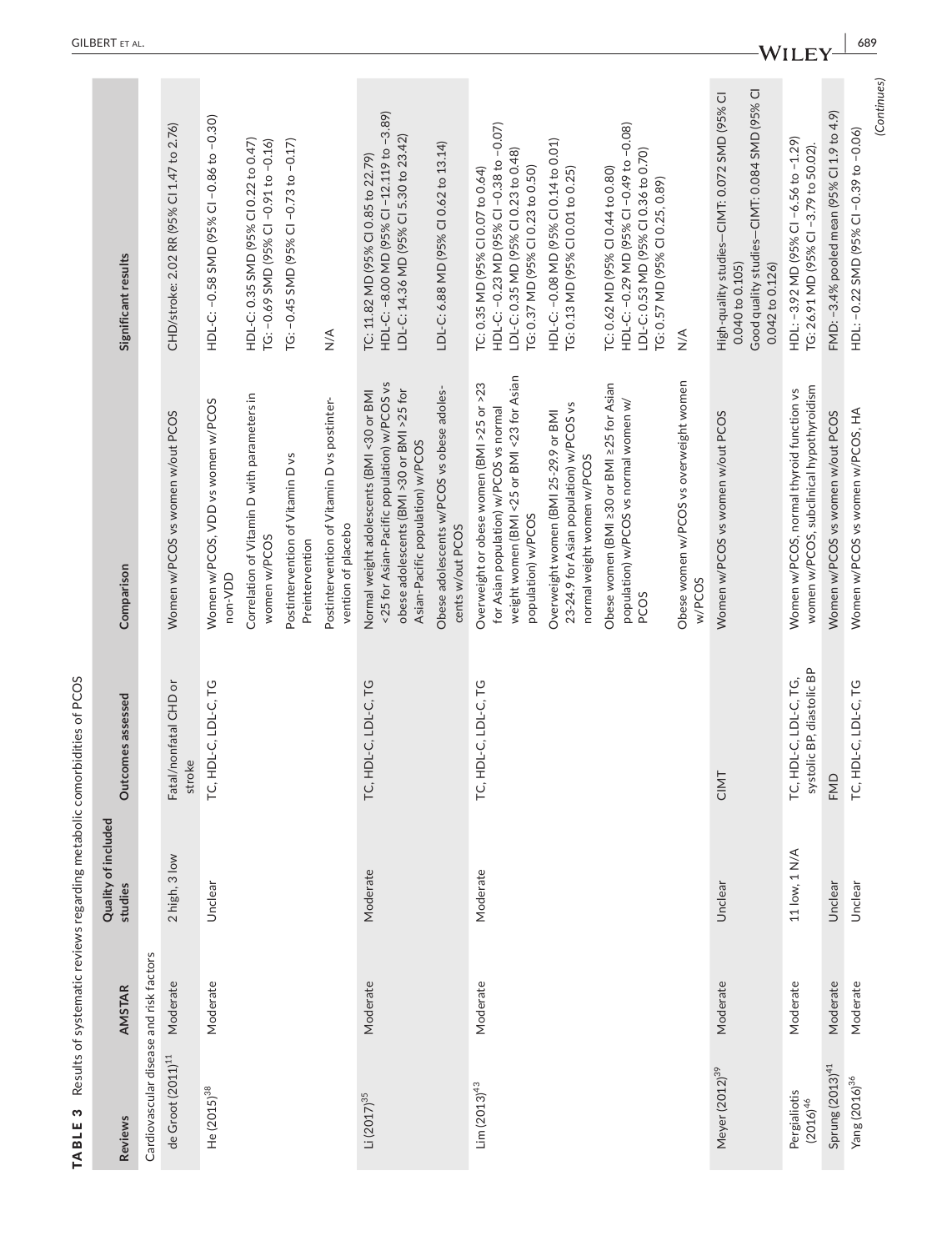| <b>Reviews</b>                             | <b>AMSTAR</b> | Quality of included<br>studies | Outcomes assessed                                          | Comparison                                                                                                                                                                 | Significant results                                                                                                                                             |
|--------------------------------------------|---------------|--------------------------------|------------------------------------------------------------|----------------------------------------------------------------------------------------------------------------------------------------------------------------------------|-----------------------------------------------------------------------------------------------------------------------------------------------------------------|
| Yu (2016) <sup>18</sup>                    | Moderate      | 14 high, 6 low                 | TC, HDL-C, LDL-C, TG,<br>systolic, BP, diastolic BP        | Pregnant women w/PCOS vs pregnant women<br>w/out PCOS                                                                                                                      | Diastolic BP: 3.17 MD (95% CI 0.07 to 6.28)<br>Systolic BP: 4.21 MD (95% CI 0.23 to 8.19)                                                                       |
| Zhao $(2016)^{26}$                         | Moderate      | 1 high, 9 medium               | Subgroup analysis (type of<br>CVD): CHD, MI<br>CVD         | Women w/PCOS vs women w/out PCOS                                                                                                                                           | CVD: (1.30 OR, 95% CI 1.09 to 1.56)<br>CHD: 1.44 OR (95% CI 1.13 to 1.84)                                                                                       |
| Diabetes and markers of insulin resistance |               |                                |                                                            |                                                                                                                                                                            |                                                                                                                                                                 |
| Gandevani<br>Behboudi-<br>$(2016)^{19}$    | Moderate      | High                           | HOMA-IR, QUICKI, ISI                                       | Women w/PCOS, obese                                                                                                                                                        | QUICKI: 0.32 pooled mean (95% CI 0.30 to 0.34)<br>IR: 4.38 pooled mean (95% CI 3.84 to 4.92)*<br>SI: 4.06 pooled mean (95% CI 2.95 to 5.17)                     |
|                                            |               |                                |                                                            | Women w/out PCOS, obese                                                                                                                                                    | QUICKI: 0.34 pooled mean (95% CI 0.33 to 0.36)<br>R: 2.44 pooled mean (95% Cl 2.06 to 2.82)<br>ISI: 5.94 pooled mean (95% CI 4.55 to 7.33)                      |
|                                            |               |                                |                                                            | Women w/PCOS, nonobese                                                                                                                                                     | QUICKI: 0.33 pooled mean (95% CI 0.32 to 0.33)<br>ISI: 8.62 pooled mean (95% CI 6.68 to 10.56)<br>R: 2.68 pooled mean (95% Cl 2.16 to 3.20)                     |
|                                            |               |                                |                                                            | Women w/out PCOS, nonobese                                                                                                                                                 | QUICKI: 0.37 pooled mean (95% CI 0.36 to 0.37)<br>ISI: 10.39 pooled mean (95% CI 8.09 to 12.68)*<br>R: 1.34 pooled mean (95% Cl 1.06 to 1.63)                   |
| He (2015) <sup>38</sup>                    | Moderate      | Unclear                        | FBG, FI, HOMA-IR,<br>HOMA-β, IS (QUICKI)                   | Women w/PCOS, VDD vs women w/PCOS<br>non-VDD                                                                                                                               | HOMA-IR: 1.11 SMD (95% CI: 0.51 to 1.71)<br>HOMA-ß: 0.43 SMD (95% CI 0.15 to 0.71)<br>FBG: 0.31 SMD (95% CI 0.10 to 0.53)<br>FI: 0.63 SMD (95% CI 0.42 to 0.85) |
|                                            |               |                                |                                                            | Correlation of vitamin D with parameters in<br>women w/PCOS                                                                                                                | FBG: -0.23 SMD (95% CI -0.38 to 0.07)<br>QUICKI: 0.19 SMD (95%C 0.07 to 0.30)<br>FI: -0.29 SMD (95% CI -0.37 to -0.21)                                          |
|                                            |               |                                |                                                            | Postintervention of vitamin D vs Preintervention<br>in women w/PCOS                                                                                                        | $\frac{4}{2}$                                                                                                                                                   |
|                                            |               |                                |                                                            | Postintervention of vitamin D vs postinterven-<br>tion of placebo in women w/PCOS                                                                                          | $\frac{4}{2}$                                                                                                                                                   |
| $Li (2017)^{35}$                           | Moderate      | Moderate                       | FBG, FI, HOMA-IR, glucose<br>2 h-OGTT, insulin<br>2 h-OGTT | <25 for Asian-pPacific population) w/PCOS vs<br>obese adolescents (BMI >30 or BMI >25 for<br>Normal weight adolescents (BMI <30 or BMI<br>Asian-Pacific population) w/PCOS | HOMA-IR: 1.24 MD (95% CI 0.71 to 1.77)<br>FI: 6.55 MD (95% CI 4.03 to 9.06)                                                                                     |
|                                            |               |                                |                                                            | Obese adolescents w/PCOS vs obese adoles-<br>cents w/out PCOS                                                                                                              | Fi: 9.10 MD (95% CI 1.83 to 16.36)                                                                                                                              |

**690 A**/**II EX** 

TABLE 3 (Continued)

TABLE 3 (Continued)

(Continues) *(Continues)*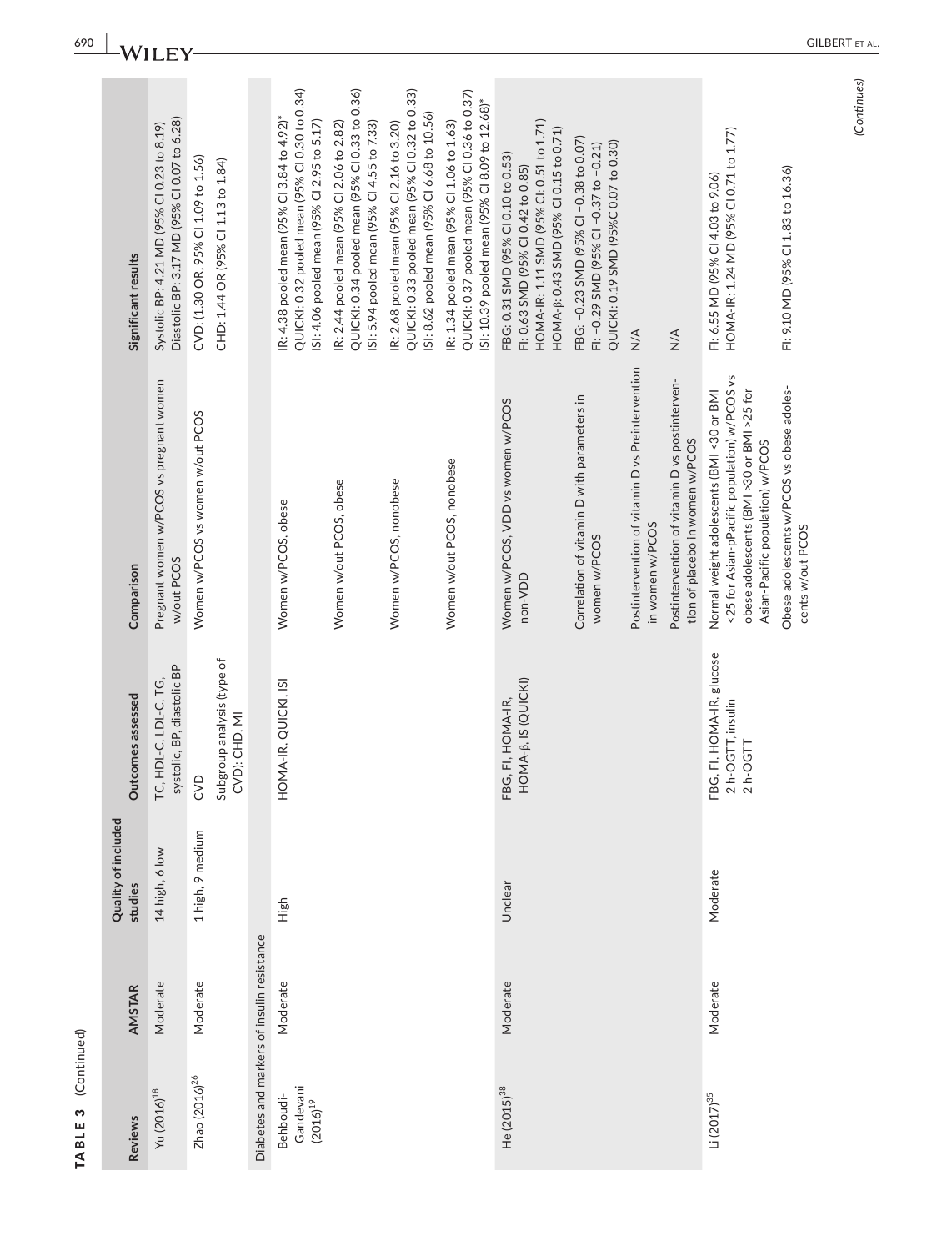|                          | Outcom                       |
|--------------------------|------------------------------|
|                          | Quality of include<br>tudies |
| <b>BLE 3</b> (Continued) | AMSTAR                       |
|                          | views                        |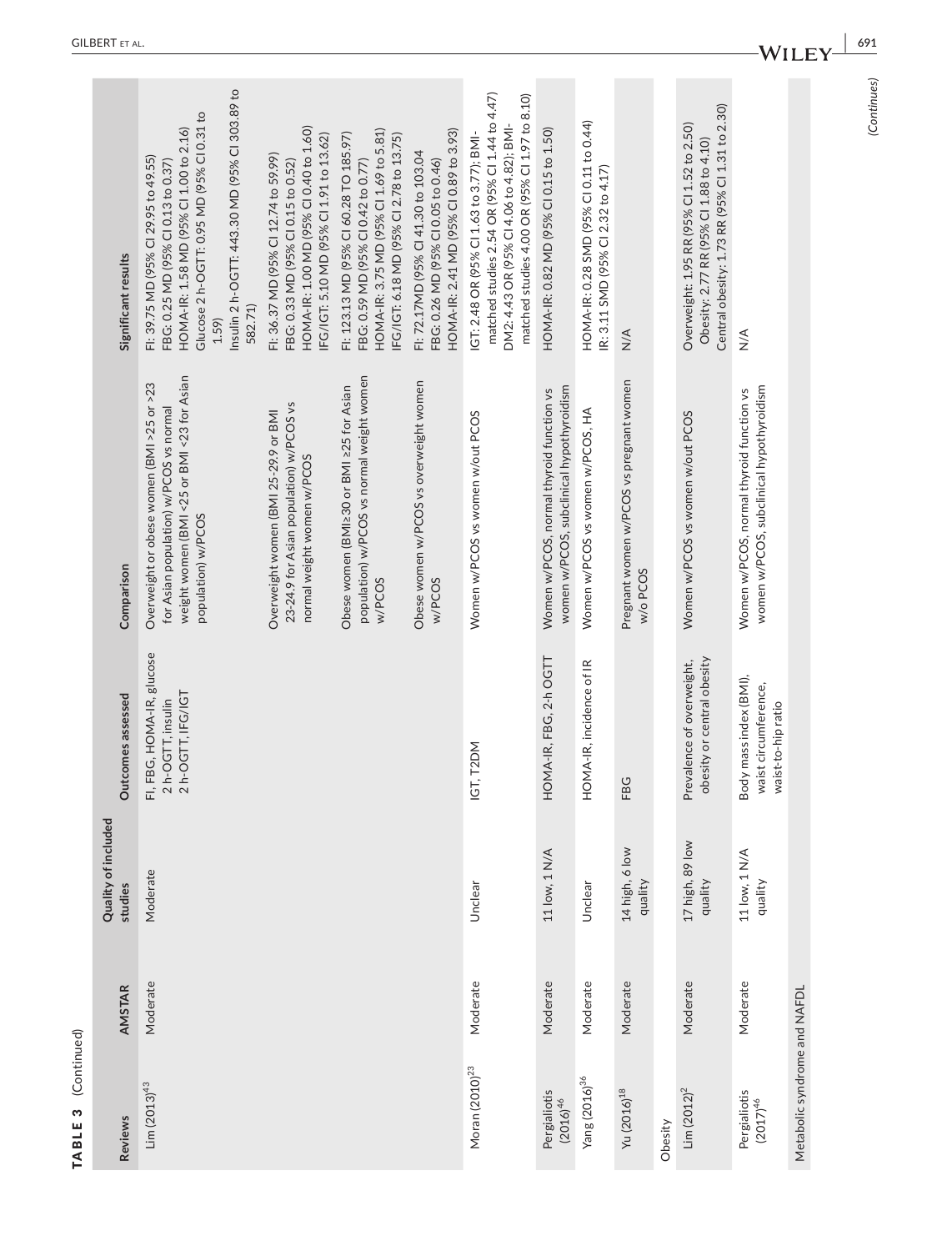| ¢<br>n |
|--------|
|        |
|        |
|        |
| L      |
|        |
|        |
|        |
|        |
|        |
|        |
|        |
|        |
|        |
|        |
|        |
|        |
|        |

| <b>Reviews</b>                             | <b>AMSTAR</b> | Quality of included<br>studies | Outcomes assessed  | Comparison                                                                           | Significant results                                                                                             |
|--------------------------------------------|---------------|--------------------------------|--------------------|--------------------------------------------------------------------------------------|-----------------------------------------------------------------------------------------------------------------|
| Moran (2010) <sup>23</sup>                 | Moderate      | Jnclear                        | Metabolic syndrome | Women w/PCOS vs women w/out PCOS                                                     | Metabolic syndrome: 2.88 OR (95% Cl 2.40 to<br>3.45); BMI-matched studies 2.20 OR (95% CI<br>$1.36$ to $3.56$ ) |
| Ramezani-Binabaj Moderate<br>$(2014)^{44}$ |               | Unclear                        | NAFLD              | Women w/PCOS vs women w/out PCOS                                                     | NAFLD: 3.93 OR (95% CI 2.17 to 7.11)                                                                            |
| Yang (2016) <sup>36</sup>                  | Moderate      | Unclear                        | Metabolic syndrome | Women w/PCOS vs women w/PCOS, HA                                                     | Metabolic syndrome: 2.21 OR (95% CI 1.88 to<br>2.59)                                                            |
|                                            |               | $\frac{1}{2}$                  | i                  | コンピュータ こうしょう こうしょう こうしょう こうしょう こうしょう こうしょう こうしょう こうしょう こうしょう こうしょう こうしょう こうしょう しょうしゃ |                                                                                                                 |

fasting insulin; FMD, flow-mediated dilation; HA, hyperandrogenism; HDL-C, high-density lipoprotein cholesterol; HOMA-ß, Homeostatic Model Assessment of B cell function; HOMA-IR, Homeostatic low-density lipoprotein cholesterol; MD, mean difference; N/A, not applicable; OR, odds ratio; PCOS, polycystic ovary syndrome; QUICKI, quantitative insulin sensitivity check index; RR, risk ratio; SMD, BMI, body mass index; BP, blood pressure; CHD, coronary heart disease; CI, confidence interval; CIMT, carotid intima-media thickness; CVD, cardiovascular disease; T2DM, diabetes mellitus type 2; FI, BMI, body mass index; BP, blood pressure; CHD, coronary heart disease; CI, confidence interval; CIMT, carotid intima-media thickness; CVD, cardiovascular disease; T2DM, diabetes mellitus type 2; FI, fasting insulin; FMD, flow-mediated dilation; HA, hyperandrogenism; HDL-C, high-density lipoprotein cholesterol; HOMA-β, Homeostatic Model Assessment of B cell function; HOMA-IR, Homeostatic insulin resistance; LDL-C, Model Assessment of Insulin Resistance; IGT, impaired glucose tolerance; IFG/IGT, impaired fasting glucose to impaired glucose tolerance ratio; ISI, insulin sensitivity index; IR, insulin resistance; LDL-C, low-density lipoprotein cholesterol; MD, mean difference; N/A, not applicable; OR, odds ratio; PCOS, polycystic ovary syndrome; QUICKI, quantitative insulin sensitivity check index; RR, risk ratio; SMD, insulin sensitivity index; IR, ratio; ISI, standardized mean difference; TC, total cholesterol; TG, triglycerides; VDD, vitamin D deficiency; 2-h OGTT, 2-h oral glucose tolerance test. tolerance standardized mean difference: TC, total cholesterol; TG, triglycerides; VDD, vitamin D deficiency; 2-h OGTT, 2-h oral glucose tolerance test to impaired glucose impaired fasting glucose t impaired glucose tolerance; IFG/IGT, Resistance; IGT, Model Assessment of Insulin

assessment of the included articles.17,23,29,30,36-39,41,44,47 The number of studies included in each systematic review ranged from 5 to 106 and the total participants ranged from 213 to 767 988. N = 8 of the systematic reviews had 10 studies or fewer in total.<sup>11,26,29,37,44,45,47,48</sup>

# **3.3**  | **Methodological quality of systematic reviews**

The AMSTAR scores of the included reviews are available in Appendix S3. None of the included reviews were of high quality, 21 (91%) reviews2,11,17-19,23,26,27,29,30,37-46,49 scoring moderate quality and 2 (9%) reviews scoring low quality.<sup>35,47</sup> The most commonly unreported items were potential for conflict of interest of the included studies (n = 22, 96%) and presence of priori study design (n = 22, 96%). Other commonly unreported items were a list of included and excluded studies (n = 19, 83%) and whether duplicate study and data extraction were used (n = 19, 83%), inclusion of grey literature (n = 15, 65%) and formulation of study conclusion based on the scientific quality of the included studies (n = 15, 65%). Conducting a comprehensive literature search was reported in just under half of the reviews (n = 11, 48%), like lihood of publication bias was considered and tested in (n=17, 74%) re views and studies were combined using appropriate methods in all but two reviews (n = 21, 91%). All systematic reviews reported the study characteristic of the included studies.

# **3.4**  | **Reproductive comorbidities of PCOS**

N = 2 moderate quality reviews evaluated reproductive comorbidi ties of PCOS<sup>17,18</sup> (Table 2). A total of 56 papers and 115 412 adult women were included.

# **3.4.1**  | **Pregnancy, foetal and neonatal complications**

Both reviews assessed maternal and/or foetal complications in preg nant women with  $PCOS.<sup>17,18</sup>$  N = 1 review reported an increased prevalence of hypoglycaemia, perinatal death, gestational diabetes (GDM), preeclampsia, pregnancy-induced hypertension (PIH), preterm deliv ery, caesarean delivery and miscarriage among women with PCOS.<sup>18</sup> N = 1 review solely evaluated the risk of GDM in women with PCOS and similarly found women with PCOS to be at a significantly higher risk of GDM compared to women without PCOS.<sup>17</sup>

#### **3.5**  | **Metabolic comorbidities of PCOS**

N = 14 reviews evaluated metabolic comorbidities of PCOS (Table 3).2,11,18,19,23,26,35,36,38,39,41,43,44,46 N = 13 were rated moderate quality and n = 1 was rated low quality. A total of 395 studies and 914 379 adolescent and adult participants were included.

# **3.5.1**  | **CVD and cardiovascular risk factors**

CVD and associated risk factors of PCOS were assessed by n = 10 reviews.<sup>11,18,26,35,36,38,39,41,43,46</sup> N = 9 reviews were rated moderate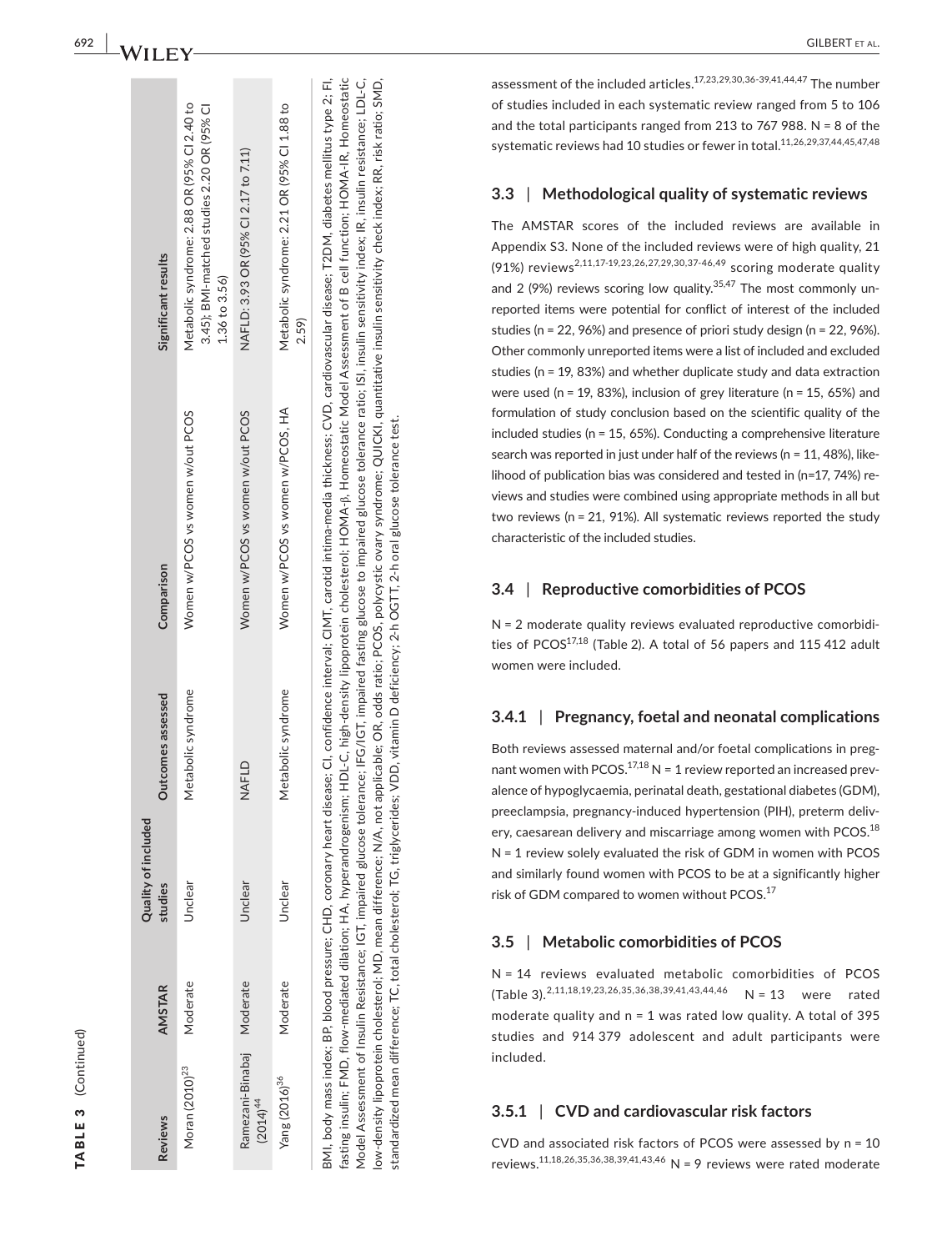| TABLE 4 Results of systematic reviews regarding psychological comorbidities of PCOS |                 |                                             |                                            |                                                           |                                                                                                                                                                                                                                                                                                                                                                                                                                                         |
|-------------------------------------------------------------------------------------|-----------------|---------------------------------------------|--------------------------------------------|-----------------------------------------------------------|---------------------------------------------------------------------------------------------------------------------------------------------------------------------------------------------------------------------------------------------------------------------------------------------------------------------------------------------------------------------------------------------------------------------------------------------------------|
| <b>Reviews</b>                                                                      | <b>AMSTAR</b>   | ್ಲಾ<br><b>Quality of include</b><br>studies | Outcomes assessed                          | Comparison                                                | Significant results                                                                                                                                                                                                                                                                                                                                                                                                                                     |
| Quality of life                                                                     |                 |                                             |                                            |                                                           |                                                                                                                                                                                                                                                                                                                                                                                                                                                         |
| Bazarganipour (2015) <sup>29</sup>                                                  | Moderate        | Unclear                                     | HRQoL mean scores in<br>related dimensions | Women w/PCOS (no comparison)                              | Menstruation: 3.84 (95% Cl 3.63 to 4.04)<br>Combined mean scores in the domains:<br>Emotional: 4.402 (95% Cl 3.77 to 5.04)<br>Hirsutism: 3.81 (95% Cl 3.26 to 4.35)<br>Scores > mean of PCOSQ/MPCOSQ<br>Infertility: 4.13 (95% CI 3.81 to 4.45<br>Scores < mean of PCOSQ/MPCOSQ<br>Weight: 3.88 (95% CI 2.33 to 5.42)                                                                                                                                   |
| Kaczmarek (2016) <sup>47</sup>                                                      | $\overline{10}$ | Unclear                                     | HRQoL                                      | Adolescents w/PCOS (13-24 y) vs<br>adolescents w/out PCOS | HRQoL in adolescent girls. Body weight issues and<br>HRQoL; n = 2 studies reported a normalization of<br>9/9 studies reported PCOS significantly reduces<br>BMI appeared to have the strongest effect on<br>HRQoL scores after adjustment for BMI.                                                                                                                                                                                                      |
| $Li (2011)^{30}$                                                                    | Moderate        | Unclear                                     | HRQoL                                      | Women w/PCOS vs women w/o<br>PCOS                         | Physical role function: -5.76 MD (95% CI -8.49 to -3.03)<br>Social function: -15.95 MD (95% CI -18.57 to -13.33)<br>Emotional role function: -23.86 MD (95% CI-27.51 to<br>Mental health: -13.83 MD (95% CI, -16.13 to -11.53)<br>Physical function: -5.46 MD (95% CI -8.52 to -2.41)<br>General health: -11.34 MD (95% CI -19.53 to -3.15)<br>Vitality: -15.14 MD (95% CI -17.43 to -12.84)<br>Body pain: -4.55 MD (95% CI -7.99 to -1.11)<br>$-20.21$ |
| Veltman-Verhulst (2012) <sup>42</sup>                                               | Moderate        | Moderate-high                               | Emotional subscales of<br>HRQoL (emoQoL)   | Women w/PCOS vs women w/o<br>PCOS                         | EmoQoL (eight studies): 20.66 SMD (95% CI 20.92 to<br>20.410                                                                                                                                                                                                                                                                                                                                                                                            |
| Depression and anxiety                                                              |                 |                                             |                                            |                                                           |                                                                                                                                                                                                                                                                                                                                                                                                                                                         |
| Barry $(2011)^{27}$                                                                 | Moderate        | 11 moderate, 1 low                          | Depression and anxiety                     | Women w/PCOS vs women w/o<br>PCOS                         | Depression: Hedges' g = 0.82 (95% Cl 0.73 to 0.92)<br>Anxiety: Hedges' g = 0.54 (0.33 to 0.75)                                                                                                                                                                                                                                                                                                                                                          |
| Dokras (2012) <sup>37</sup>                                                         | Moderate        | Unclear                                     | Anxiety                                    | Women w/PCOS vs women w/o<br><b>PCOS</b>                  | Anxiety: 6.88 OR (95% CI 2.5 to 18.9)                                                                                                                                                                                                                                                                                                                                                                                                                   |
| Veltman-Verhulst (2012) <sup>42</sup>                                               | Moderate        | Moderate-high                               | Depression and anxiety                     | Women w/PCOS vs women w/o<br><b>PCOS</b>                  | Depression: 0.60 SMD (95% CI 0.47 to 0.73)<br>Anxiety: 0.49 SMD (95% CI 0.36 to 0.63)                                                                                                                                                                                                                                                                                                                                                                   |
| standardized mean difference.                                                       |                 |                                             |                                            |                                                           | BMI, body mass index, CI, confidence interval; EmoQoL, emotional quality of life; HRQoL, health-related quality of life; MPCOSQ, modified polycystic ovary syndrome health-related quality of life question-<br>naire; NA, not applicable; MD, mean difference; OR, odds ratio; PCOS, polycystic ovary syndrome; PCOSQ, Polycystic Ovary Syndrome Health-related Quality of Life Questionnaire; RR, risk ratio; SMD,                                    |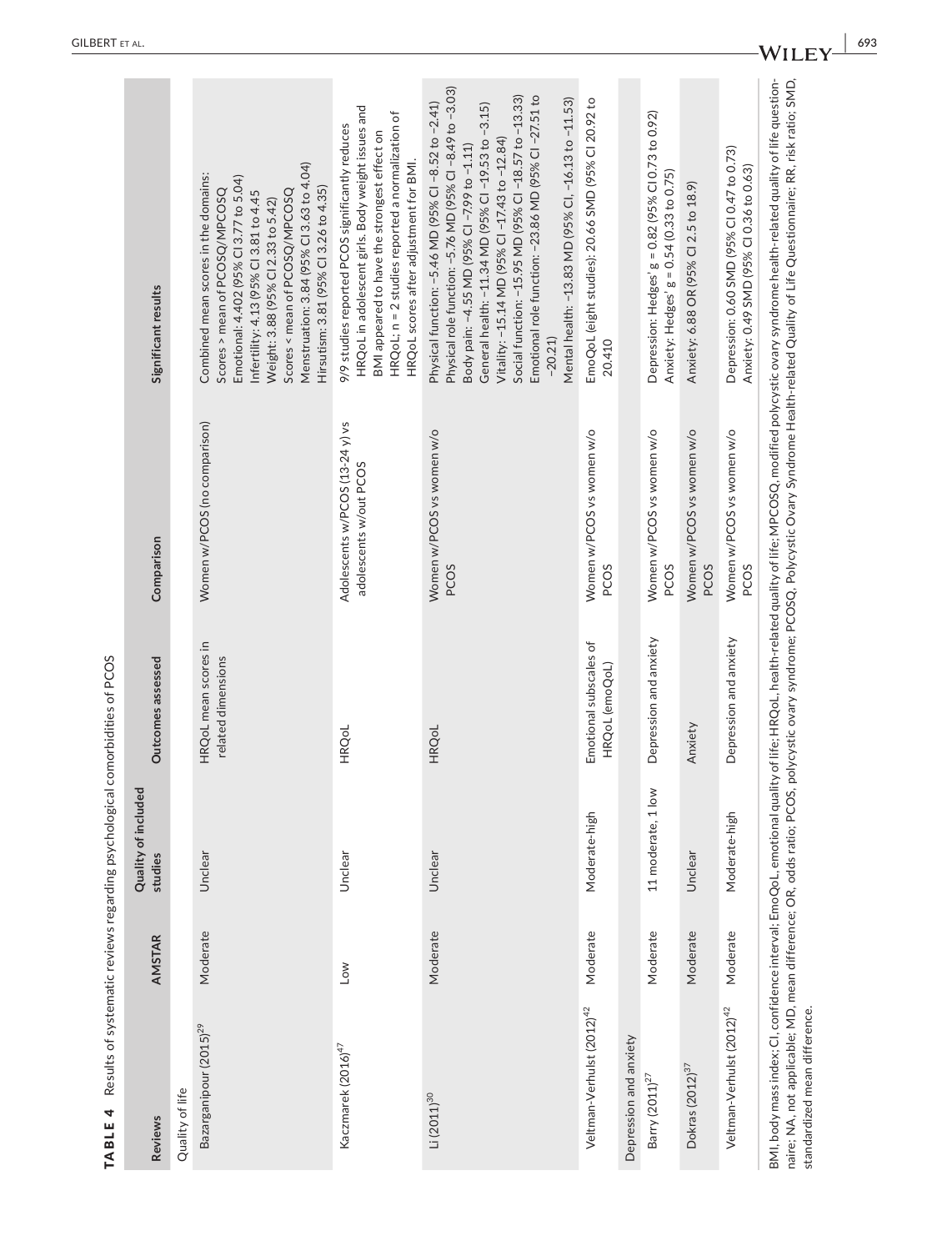TABLE 5 Results of systematic reviews regarding other comorbidities of PCOS

| <b>Reviews</b>             | <b>AMSTAR</b> | <b>Quality of</b><br>included<br>studies | <b>Outcomes</b><br>assessed                                | Comparison                                                                         | <b>Significant results</b>                                                                                |
|----------------------------|---------------|------------------------------------------|------------------------------------------------------------|------------------------------------------------------------------------------------|-----------------------------------------------------------------------------------------------------------|
| Cancers                    |               |                                          |                                                            |                                                                                    |                                                                                                           |
| Barry (2014) <sup>40</sup> | Moderate      | Low-<br>moderate                         | Endometrial<br>cancer, ovarian<br>cancer, breast<br>cancer | Women w/PCOS vs women w/out<br><b>PCOS</b>                                         | Endometrial cancer: 2.79 OR (95%<br>CI 1.31 to 5.95)                                                      |
|                            |               |                                          |                                                            | Women w/PCOS <54 y vs women<br>w/out PCOS <54                                      | Endometrial cancer: 4.05 OR (95%)<br>Cl, 2.42 to 6.76)<br>Ovarian cancer 2.52 OR (95% CI<br>1.08 to 5.89) |
| Shobeiri<br>$(2016)^{45}$  | Moderate      | 4 moderate, 4<br>low                     | Breast cancer                                              | Women w/PCOS vs women w/out<br><b>PCOS</b>                                         | N/A                                                                                                       |
| Vitamin D deficiency       |               |                                          |                                                            |                                                                                    |                                                                                                           |
| He $(2015)^{38}$           | Moderate      | Unclear                                  | Vitamin D levels                                           | Women w/PCOS, VDD vs women<br>w/PCOS non-VDD                                       | Vitamin D: -0.74 SMD (95% CI<br>$-1.26$ to<br>$-0.22$                                                     |
|                            |               |                                          |                                                            | Correlation of vitamin D with<br>parameters in women w/PCOS                        | N/A                                                                                                       |
|                            |               |                                          |                                                            | Postintervention of vitamin D vs<br>Preintervention in women w/<br><b>PCOS</b>     | Vitamin D: 2.09 SMD (95% CI 1.28<br>to 2.91)                                                              |
|                            |               |                                          |                                                            | Postintervention of vitamin D vs<br>Postintervention of placebo in<br>women w/PCOS | Vitamin D: 2.11 SMD (95% CI 0.85<br>to 3.37)                                                              |

CI, confidence interval; NA, not applicable; MD, mean difference; PCOS, polycystic ovary syndrome; SMD, standardized mean difference; VDD, vitamin D deficiency.

quality and  $n = 1$  was rated low quality. N = 2 reviews ( $n = 1$  in adult women<sup>43</sup> and n = 1 in adolescent women<sup>35</sup>) assessed the effects of obesity on lipid metabolism by comparing the lipid profile of obese, overweight and/or normal weight individuals with PCOS. Compared to normal weight women with PCOS, overweight or obese adult women with PCOS had significantly higher total cholesterol (TC), low-density lipoprotein cholesterol (LDL-C) and triglyceride (TG) and significantly lower high-density lipoprotein cholesterol (HDL-C) levels<sup>43</sup> and obese adolescent women with PCOS had significantly higher TC and LDL-C and significantly lower HDL-C levels.<sup>35</sup> Subgroup analysis in the adolescent study reported significantly higher LDL-cholesterol levels for obese adolescents with PCOS compared to BMI-matched adolescents without PCOS.<sup>35</sup>

N = 1 review assessed the effects of obesity on lipid metabolism in the context of vitamin D deficiency (VDD).<sup>38</sup> Compared with non-VDD women with PCOS, VDD women with PCOS had significantly lower HDL-C levels but did not differ in any other lipid metabolism indexes. Vitamin D concentration was negatively correlated with TG and positively correlated with HDL-C.

N = 3 reviews examined lipid metabolism with respect to thyroid function,<sup>46</sup> hyperandrogenism (HA) and pregnancy.<sup>18</sup> Subclinical hypothyroidism was associated with decreased HDL-C levels and increased TG levels, $46$  hyperandrogenism was associated with decreased HDL-C levels,  $49$  and no differences in the lipid profile were observed between pregnant women with or without PCOS.<sup>18</sup>

N = 2 reviews assessed how PCOS affects blood pressure, one review in the context of subclinical hypothyroidism<sup>46</sup> and one review

in the context of pregnancy.<sup>18</sup> A significant increase in systolic and diastolic blood pressure was reported for pregnant women with PCOS when compared to nonpregnant women with PCOS. The presence of subclinical hypothyroidism failed to influence blood pressure in women with PCOS women.

N = 2 reviews examined the risk of early markers of CVD and reported women with PCOS were at a significantly increased risk for higher carotid intima-media thickness (CIMT)<sup>39</sup> and compromised flow-mediated dilatation (FMD).<sup>41</sup> N = 2 reviews assessed the prevalence of CVD and reported women with PCOS were at a significantly increased risk for coronary heart disease  $(CHD)^{11,26}$  and stroke.<sup>26</sup>

# **3.5.2** | **Diabetes and markers of insulin resistance**

Glucose homeostasis-related PCOS outcomes were evaluated by  $n = 8$  reviews, all of which were moderate quality.<sup>18,19,23,35,36,38,43,46</sup> Of these reviews,  $n = 3$  assessed the effects of obesity on glucose homeostasis in adult and adolescent women with PCOS.<sup>19,35,43</sup> For all three reviews, compared with normal weight women with PCOS, overweight and obese adult and adolescent women with PCOS had significantly greater IR. Further subgroup analyses by one review reported that being overweight or obese significantly increased fasting insulin and fasting blood glucose compared to normal weight women with PCOS and being obese compared to overweight significantly worsened fasting insulin, fasting blood glucose and IR. $^{43}$ 

 $N = 1$  review investigated glucose homeostasis specifically in the context of VDD.<sup>38</sup> Compared with non-VDD women with PCOS,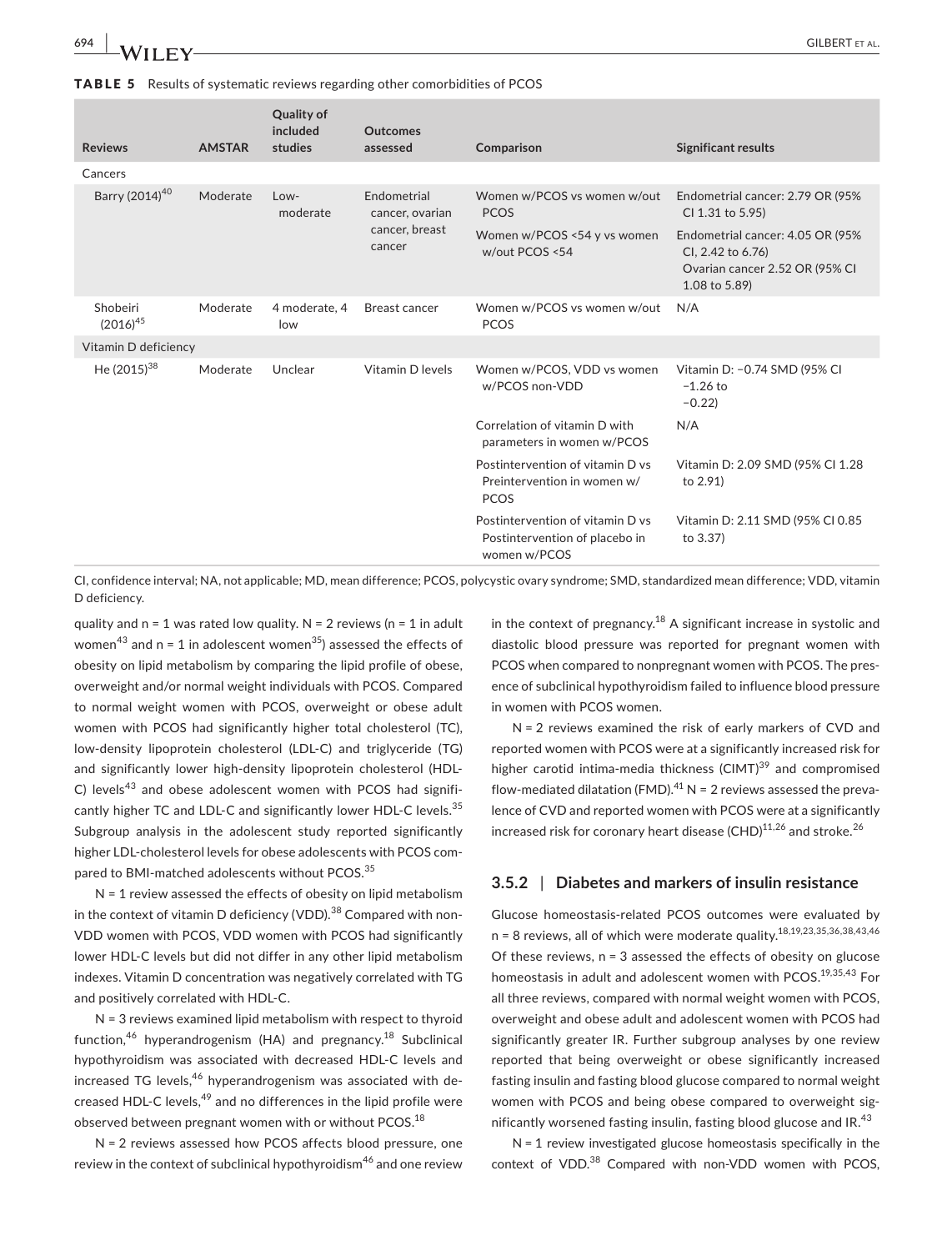VDD women with PCOS had significantly higher fasting blood glucose, fasting insulin, homeostatic model assessment-insulin resistance (HOMA-IR) and homeostatic model assessment-β-cell function (HOMA-Iβ). Circulating vitamin D negatively correlated with FI and FBG and positively correlated with the quantitative insulin sensitivity check index (QUICKI), a method for measuring insensitivity or inversely IR.

 $N = 3$  reviews examined glucose homeostasis with respect to thyroid function,  $46$  hyperandrogenism<sup>49</sup> and pregnancy,  $18$  Subclinical hypothyroidism was associated with increased HOMA-IR,<sup>46</sup> hyperandrogenism was associated with significantly higher incidence of HOMA-IR and rate of IR, and no differences in glucose homeostasis were observed between pregnancies with or without PCOS.<sup>18</sup> N = 1 review assessed the prevalence and incidence of impaired glucose tolerance (IGT) and type 2 diabetes mellitus (DM2) in women with and without PCOS and reported compared to women without PCOS, women with PCOS had significantly increased prevalence of IGT and DM2.<sup>23</sup>

# **3.5.3** | **Metabolic syndrome and nonalcoholic fatty liver disease (NAFLD)**

The prevalence of metabolic syndrome was assessed by  $n = 2$  reviews.23,36 One review reported women with PCOS to have increased prevalence of metabolic syndrome for BMI and non-BMI-matched women without PCOS.<sup>23</sup> The other review assessed the effects of HA on the incidence of MS for women with PCOS and reported a significant higher incidence for women with PCOS and HA compared to women with PCOS without HA. $^{49}$  N = 1 review assessed the risk of NAFLD in women with PCOS and reported risk was significantly higher in women with PCOS compared to women without PCOS.<sup>44</sup>

# **3.5.4** | **Obesity**

N = 1 review assessed the association between PCOS with obesity and reported an increased prevalence of overweight, obesity and central obesity in women with PCOS compared to women without PCOS.<sup>2</sup> N = 1 review examined anthropometric alterations with respect to thyroid function in women with PCOS.<sup>46</sup> The presence of subclinical hypothyroidism did not significantly influence BMI, waist circumference or waist-to-hip ratio.

# **3.6** | **Psychological comorbidities of PCOS**

N = 6 reviews evaluated the psychological complications of PCOS<sup>27,29,37,42,47,48</sup> (Table 4). The reviews were of moderate quality  $(n = 5)$  and low quality  $(n = 1)$ . A total of 74 studies and 9985 adult participants were involved.

# **3.6.1** | **Quality of life**

N = 4 studies evaluated HRQol<sup>29,30,42,47</sup> and reported PCOS to have a negative influence on HRQoL.  $N = 2$  reviews examined the effect of PCOS on specific domains of HRQoL using the PCOS questionnaire (PCOSQ). Bazarganiour et al<sup>29</sup> reported hirsutism and

menstruation as the most affected domain, while Kaczmarek et al $47$ found BMI and body weight issues to have the strongest impact on HRQoL. N = 1 review<sup>30</sup> examined the effect of PCOS on specific domains of HRQoL (physical, emotional and social) using the 36-item short form survey (SF-36) questionnaire, and reported compared to healthy controls, women with PCOS had significantly lower values in each dimension of SF-36 (physical function, physical role function, body pain, general health, vitality, social function, emotional role function and mental health), particularly in the emotional role function.  $N = 1$  review<sup>42</sup> evaluated the quality of life and emotional burden associated with PCOS using emotional subscales from all versions of QoL (quality of life) questionnaires (except PCOSQ) in women diagnosed with PCOS and reported higher emotional distress in women with PCOS.

# **3.6.2** | **Depression and anxiety**

N = 3 reviews assessed the prevalence of symptoms of depression or anxiety in women with PCOS. $27,37,42$  In all the reviews, meta-analysis revealed significantly higher depressive and anxiety symptom scores in women with PCOS compared to women without.

# **3.7** | **Other morbidities**

There were three reviews that we could not classify as either reproductive, metabolic or psychological categories<sup>38,40,45</sup> (Table 5). The reviews were all of moderate quality. A total of 50 studies and 50 906 adult women were involved.

# **3.7.1** | **Cancers**

The risk of cancers in women with PCOS was assessed by n = 2 reviews. N = 1 review reported across their lifespan, and women with PCOS are at increased risk of developing endometrial but not breast or ovarian cancer compared with non-PCOS controls.<sup>40</sup> When only women under the age of 54 were included from the analysis, this further increased the risk of endometrial cancer. Shobeiri and Jenabi<sup>45</sup> found no significant association between PCOS and breast cancer.

### **3.7.2** | Vitamin D deficiency

N = 1 review assessed serum vitamin D levels in women with PCOS and reported compared to women without PCOS women with PCOS have significantly lower vitamin D levels.<sup>38</sup>

# **4** | **DISCUSSION**

The aim of this review was to summarize existing systematic reviews and meta-analyses evaluating comorbidities and complications of PCOS. Despite a large number of reviews (n = 23) that included 575 studies and over a million participants (1 090 072), there is a lack of high-quality systematic reviews or meta-analyses. We also aimed to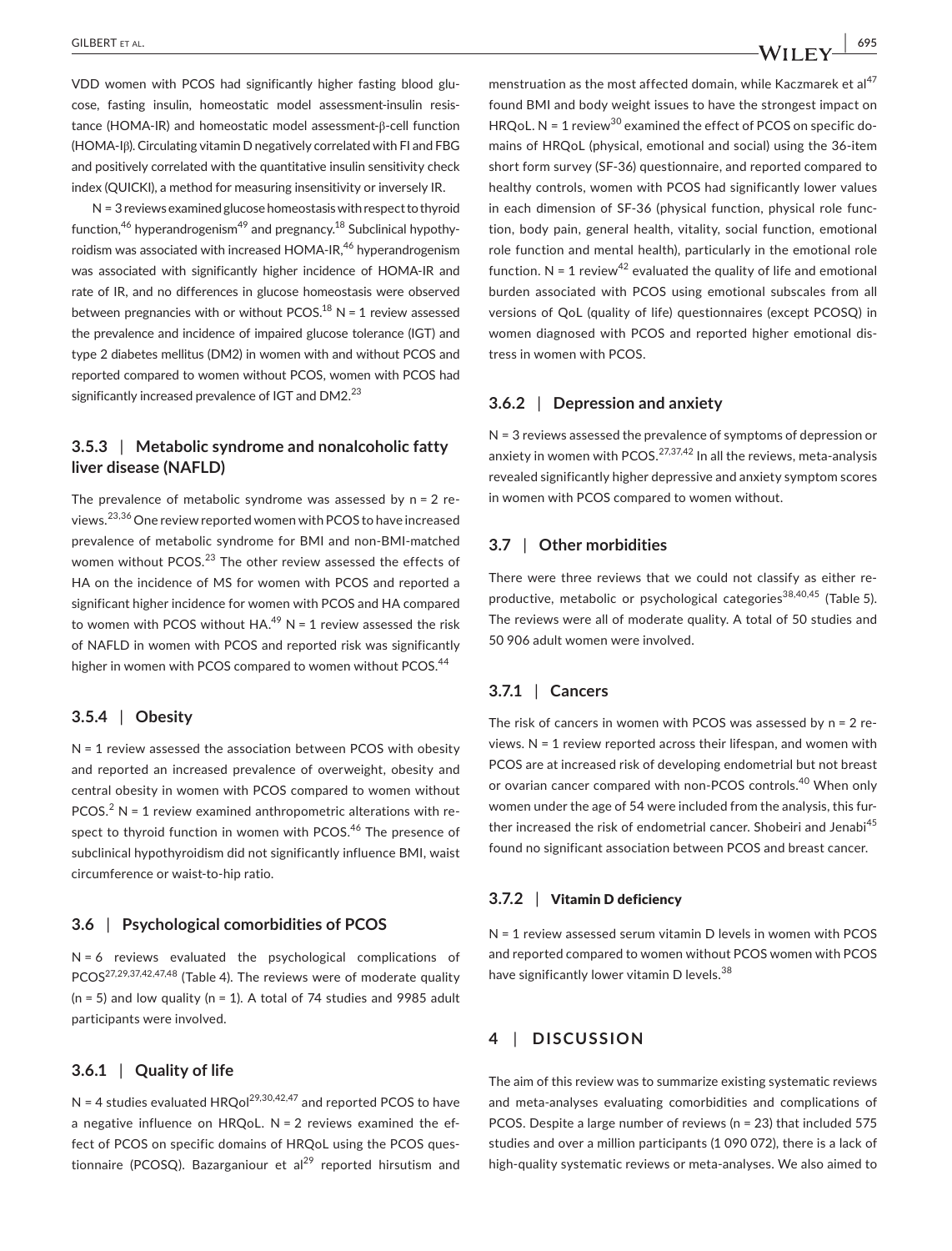For metabolic complications and comorbidities, we reported a worse lipid and cardiovascular risk profile<sup>35,43</sup> and higher prevalence of metabolic syndrome<sup>23,49</sup> for women with PCOS and this was exacerbated by being overweight or obese regardless of age<sup>35</sup> or ethnicity.<sup>35,43</sup> We found women with PCOS have an increased risk of surrogate markers for CVD (CIMT $^{39}$  and FMD $^{41}$ ) and higher prevalence of CVD.<sup>11,26</sup> Despite our findings, we acknowledge the association between CVD and PCOS remains controversial. Evidence of higher prevalence of surrogate markers of CVD predominately comes from perimenopausal women with PCOS<sup>50,51</sup> but there is limited and conflicting evidence reporting if postmenopausal women with PCOS are truly at risk for CVD.<sup>52</sup> This confliction may be related to the decrease in hyperandrogenism experienced with age in  $PCOS^{53}$  or apotential protective role of androgen excess against progression of CVD later in life.<sup>54</sup> Moreover, the large time gap (three to four decades) between PCOS diagnosis and CVD manifestation limits the number of large, well-phenotyped cohort studies with sufficient long-term follow-up in PCOS. Despite the controversies, these findings are consistent with current guidelines that recommended all women with PCOS should be screened for individual CVD risk factors with particular attention to excess body weight.<sup>6,55-60</sup> Another metabolic comorbidity assessed was NAFLD, which was increased in women with compared to those without PCOS.<sup>44</sup> However, this review only included seven studies of varied design of unknown quality, highlighting the need for more welldesigned studies investigating the association of PCOS and NAFLD. Current guidelines and specialty societies acknowledged an association but no routine screening for NAFLD in women with PCOS has been recommended at this stage, as long-term health outcomes remain unclear.<sup>59</sup>

The majority of retrieved reviews reported worse insulin sensitivity and glucose tolerance in women with compared to women without PCOS. Excess weight further exacerbates IR regardless of age $^{35}$  or ethnicity.  $^{35,43}$  The review by Yu et al,  $^{18}$  comparing pregnant women with and without PCOS, was the only review to report no difference in markers of glucose metabolism, specifically FBG. We would have anticipated a negative additive effect of pregnancy and PCOS on glucose metabolism. One potential reason for this finding is that abnormalities in glucose tolerance in PCOS appear more likely to occur postprandially.<sup>61</sup> Past specialty society position statements acknowledged women with PCOS were at an increased risk of gestational diabetes,  $29,56,59,62,63$  yet few recommend early screening with an oral glucose tolerance test (OGTT) in pregnancy as good clinical practice.<sup>59,64</sup> The recent international guideline in PCOS<sup>6</sup> recommends an OGTT preconception or early in pregnancy at 24- to 28 week gestation and our findings support those recommendations. For nonpregnant women with PCOS, the international guideline recommends performing an OGTT, fasting glucose or HbA1c at baseline in all women but OGTT is preferred in high-risk women. Thereafter, assessment should be every 1 to 3 years, influenced by the presence of other diabetes risk factors.

We identified that having PCOS correlates with an increased risk of adverse pregnancy, foetal and neonatal events including preeclampsia, PIH, preterm delivery, caesarean delivery, miscarriage, perinatal death, neonatal hypoglycaemia<sup>18</sup> and GDM<sup>17,18</sup> which is line with the current evidence-based guidelines<sup>6</sup> and specialty society position statements.<sup>55-59</sup> However, these links should be interpreted with caution owing to the limited number of systematic reviews, their diverse quality and significant betweenstudy heterogeneity including study size and different diagnostic criteria.

We also report that women with PCOS had a lower quality of life,<sup>29,30,42,47</sup> and an increased prevalence of depressive<sup>27,42</sup> and anxiety symptoms<sup>37</sup> compared to women without. Furthermore, a high BMI is associated with greater depression and anxiety in women with PCOS.<sup>27</sup> This is consistent with the prominent role of weight management in the first-line management of PCOS and suggests mood in PCOS could potentially be improved through weight control as reported in clinical trials.<sup>65,66</sup> The increased risk of psychological problems in PCOS may relate to coping with issues such as femininity, sexuality and fertility that are related to PCOS features underlining hirsutism<sup>29</sup> and irregular menstruation.<sup>29</sup> It may also relate to body weight issues<sup>47</sup> or the nature of living with a chronic disease. The new international guideline in  $PCOS<sup>6</sup>$  recognizes the PCOSrelated psychological issues and emphasizes screening, assessment and management.

Two systematic reviews assessed the prevalence of obesity in women with PCOS<sup>2,46</sup> and reported a greater risk of obesity,<sup>2</sup> which was not altered by subclinical hypothyroidism status.<sup>46</sup> The international guideline in PCOS<sup>6</sup> recommends that BMI be assessed in all women with PCOS and that prevention of excess weight gain is vital. Weight loss is recommended for overweight or obese women and should be first-line treatment.<sup>55,56,58-60,62,63</sup> This is crucial given the recognition in both prior research and this current review of the key role of excess weight in worsening reproductive, metabolic and psychological outcomes in PCOS.

Two systematic reviews found a significant increase in risk of endometrial cancer in women with PCOS.<sup>40,45</sup> This may be the result of endometrial proliferation underlined by IR and oligomenorrhea,  $67$ prolonged endometrial exposure to unopposed oestrogen in anovulation<sup>68</sup> and/or related risk factors such as obesity<sup>69</sup> and T2DM.<sup>70</sup> While further high-quality evidence is required, the international guideline<sup>6</sup> recommends combined oral contraceptive pills (alone) in adult women with PCOS as first-line pharmacological management of hyperandrogenism and/or irregular menstrual cycles. Promotion of regular menses may be protective of endometrial cancer. It remains unknown whether dysregulation of vitamin D metabolism is a consequence or common comorbid manifestation of PCOS. $38$ While there is some evidence to suggest poor vitamin D status may contribute to metabolic disturbance development, including IR and dyslipidaemia, $71$  further investigation of a causal relationship is warranted. In general, there are limited data on vitamin D replacement in PCOS. For this reason, the international guideline does not make recommendations in this area.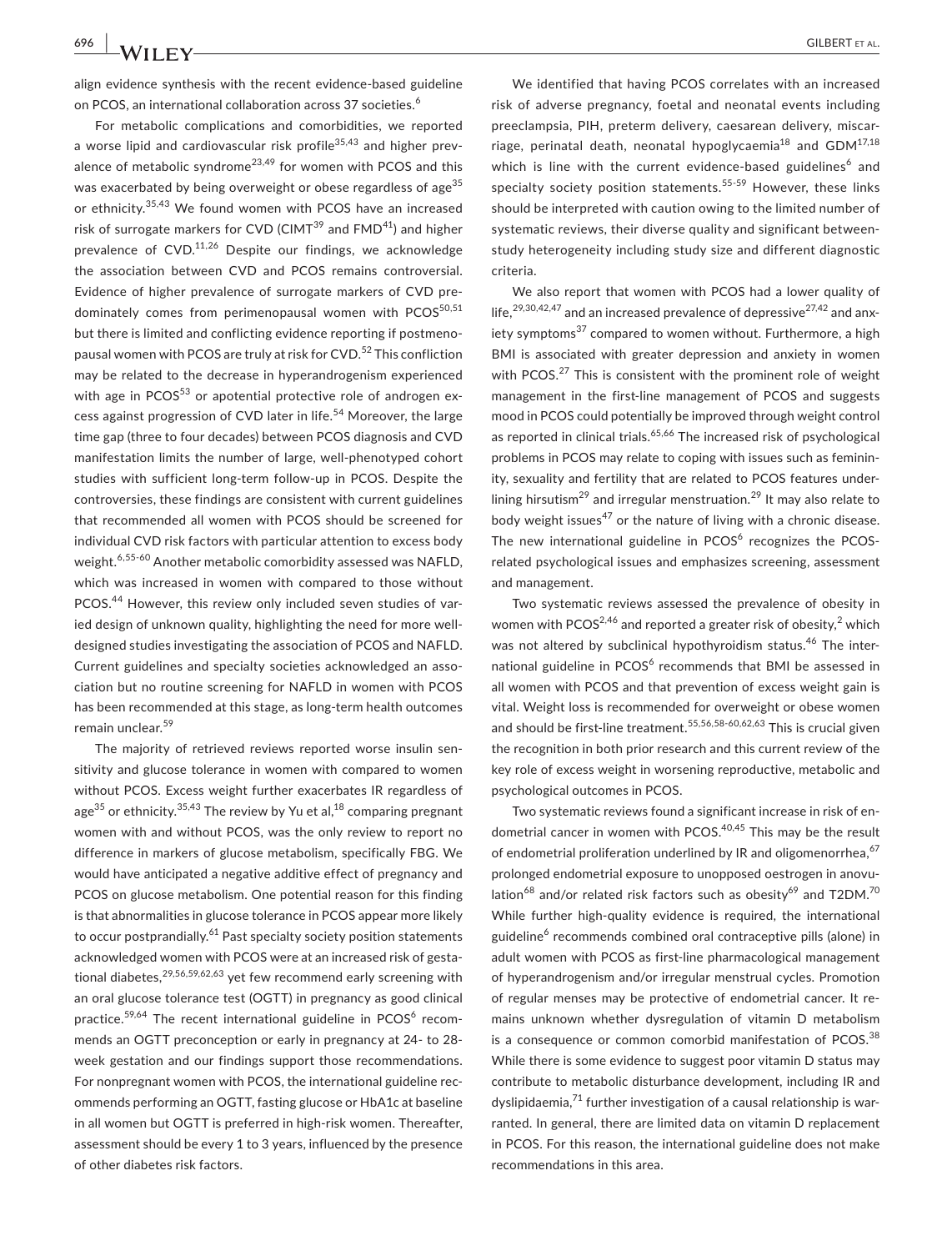There are several strengths of this study. Our search strategy was comprehensive, incorporated multiple databases and conducted in duplicate to reduce potential for random errors and bias. We note this overview of systematic reviews has some limitations. First, we restricted reviews to those published from 2009 onwards; the year the PRISMA statement was released,  $33$ which may exclude significant earlier studies assessing the comorbidities associated with PCOS, albeit potentially of lower quality. We also excluded non-English publications, thus potentially introducing a language bias. We also purposefully excluded reviews that focused on surrogate markers of unknown significance, for example, inflammatory cytokines and sex hormones and selected only reviews that clearly focused on PCOS comorbidities and complications that are more directly relevant to clinicians and patient care. We report the quality of the included systematic reviews were generally moderate with limitations in quality related to lacking a priori protocol driven approach or interpretation of the quality of individual studies. However, we note that performing quality assessment of each of the more than 500 included studies would be impractical. Quality of future systematic reviews may be strengthened by addressing issues including reporting conflict of interest of included studies, registering for a priori protocol, providing a list of excluded studies, and offering greater transparency to whether or not duplicate study and data extraction were used. Our findings also aligned with recent recommendations from the international evidence-based guidelines in PCOS.<sup>6</sup>

We report for the first time a comprehensive summary and quality assessment of systematic reviews assessing comorbidities and complications in women with PCOS. We confirm that PCOS has a range of reproductive, metabolic, psychological and other manifestations. We report many of the assessed outcomes were worsened by excess adiposity, highlighting the importance of weight management as first-line PCOS therapy. We draw attention to the shortage of systematic reviews regarding pregnancy outcomes of PCOS and significant knowledge gaps in the association between NAFLD, vitamin D levels and cancers with PCOS warranting future studies to elucidate the potential pathogenic associations. It is therefore imperative that clinicians are aware of the broad spectrum of complications and comorbidities associated with PCOS and rely only on the best available evidence to maximize the effectiveness of PCOS diagnosis, treatment and management.

# **ACKNOWLEDGEMENTS**

The authors of this review would like to thank Angela Melder for contributing to the design of the study.

# **CONFLICT OF INTEREST**

The authors declare that there is no conflict of interest regarding the publication of this review.

# **ORCID**

*Emily W. Gilbert* <http://orcid.org/0000-0002-2061-8196> *Chau T. Ta[y](http://orcid.org/0000-0001-6228-2654)* <http://orcid.org/0000-0001-6228-2654> *Helena Teed[e](http://orcid.org/0000-0001-5772-6484)* <http://orcid.org/0000-0001-7609-577X> *Lisa J. Moran* <http://orcid.org/0000-0001-5772-6484>

### **REFERENCES**

- 1. March WA, Moore VM, Willson KJ, Phillips DI, Norman RJ, Davies MJ. The prevalence of polycystic ovary syndrome in a community sample assessed under contrasting diagnostic criteria. *Hum Reprod*. 2010;25(2):544‐551.
- 2. Lim SS, Davies MJ, Norman RJ, Moran LJ, Overweight, obesity and central obesity in women with polycystic ovary syndrome: a systematic review and meta-analysis. *Hum Reprod Update*. 2012;18(6):618‐637.
- 3. Boyle JA, Cunningham J, O'Dea K, Dunbar T, Norman RJ. Prevalence of polycystic ovary syndrome in a sample of Indigenous women in Darwin, Australia. *Med J Aust*. 2012;196(1):62‐66.
- 4. Roumain J, Charles MA, de Courten MP, et al. The relationship of menstrual irregularity to type 2 diabetes in Pima Indian women. *Diabetes Care*. 1998;21(3):346‐349.
- 5. Chang J, Azziz R, Legro R, et al. The Rotterdam ESHRE/ASRM-Sponsored PCOS Consensus Workshop Group (2004) Revised 2003 consensus on diagnostic criteria and long-term health risks related to polycystic ovary syndrome. *Fertil Steril*. 2014; 81(1):19‐25.
- 6. Teede HJ, Misso ML, Costello MF, et al. ; International PCOS Network. Recommendations from the international evidencebased guideline for the assessment and management of polycystic ovary syndrome. *Fertil Steril*. 2018;110(3):364‐379.
- 7. Legro RS, Strauss JF III. Molecular progress in infertility: polycystic ovary syndrome. *Fertil Steril*. 2002;78(3):569‐576.
- 8. Legro R, Castracane D, Kauffman R. Detecting insulin resistance in polycystic ovary syndrome: purposes and pitfalls. *Obstet Gynecol Surv*. 2004;59(2):141‐154.
- 9. Boomsma CM, Eijkemans M, Hughes E, Visser G, Fauser B, Macklon N. A meta-analysis of pregnancy outcomes in women with polycystic ovary syndrome. *Hum Reprod Update*. 2006;12:673‐683.
- 10. Sharpless JL. Polycystic ovary syndrome and the metabolic syndrome. *Clin Diabetes*. 2003;21(4):154‐161.
- 11. de Groot PC, Dekkers OM, Romijn JA, Dieben SW, Helmerhorst FM. PCOS, coronary heart disease, stroke and the influence of obesity: a systematic review and meta-analysis. *Hum Reprod Update*. 2011;17(4):495‐500.
- 12. Himelein M, Thatcher S. Polycystic ovary syndrome and mental health: a review. *Obstet Gynecol Surv*. 2006;61(11):723‐732.
- 13. Thathapudi S, Kodati V, Erukkambattu J, Katragadda A, Addepally U, Hasan Q. Anthropometric and biochemical characteristics of polycystic ovarian syndrome in south indian women using AES-2006 criteria. *Int J Endocrinol Metab*. 2014;12(1):e12470.
- 14. Brassard M, Ain Melk Y, Baillargeon J-P. Basic infertility including polycystic ovary syndrome. *Med Clin North Am*. 2008;92(5):1163‐1192.
- 15. Ozdemir S, Ozdemir M, Gorkemli H, Kiyici A, Bodur S. Specific dermatologic features of the polycystic ovary syndrome and its association with biochemical markers of the metabolic syndrome and hyperandrogenism. *Acta Obstet Gynecol Scand*. 2010;89(2):199‐204.
- 16. Norman RJ, Dewailly D, Legro RS, Hickey TE. Polycystic ovary syndrome. *Lancet (London, England)*. 2007;370(9588):685‐697.
- 17. Toulis KA, Goulis DG, Kolibianakis EM, Venetis CA, Tarlatzis BC, Papadimas I. Risk of gestational diabetes mellitus in women with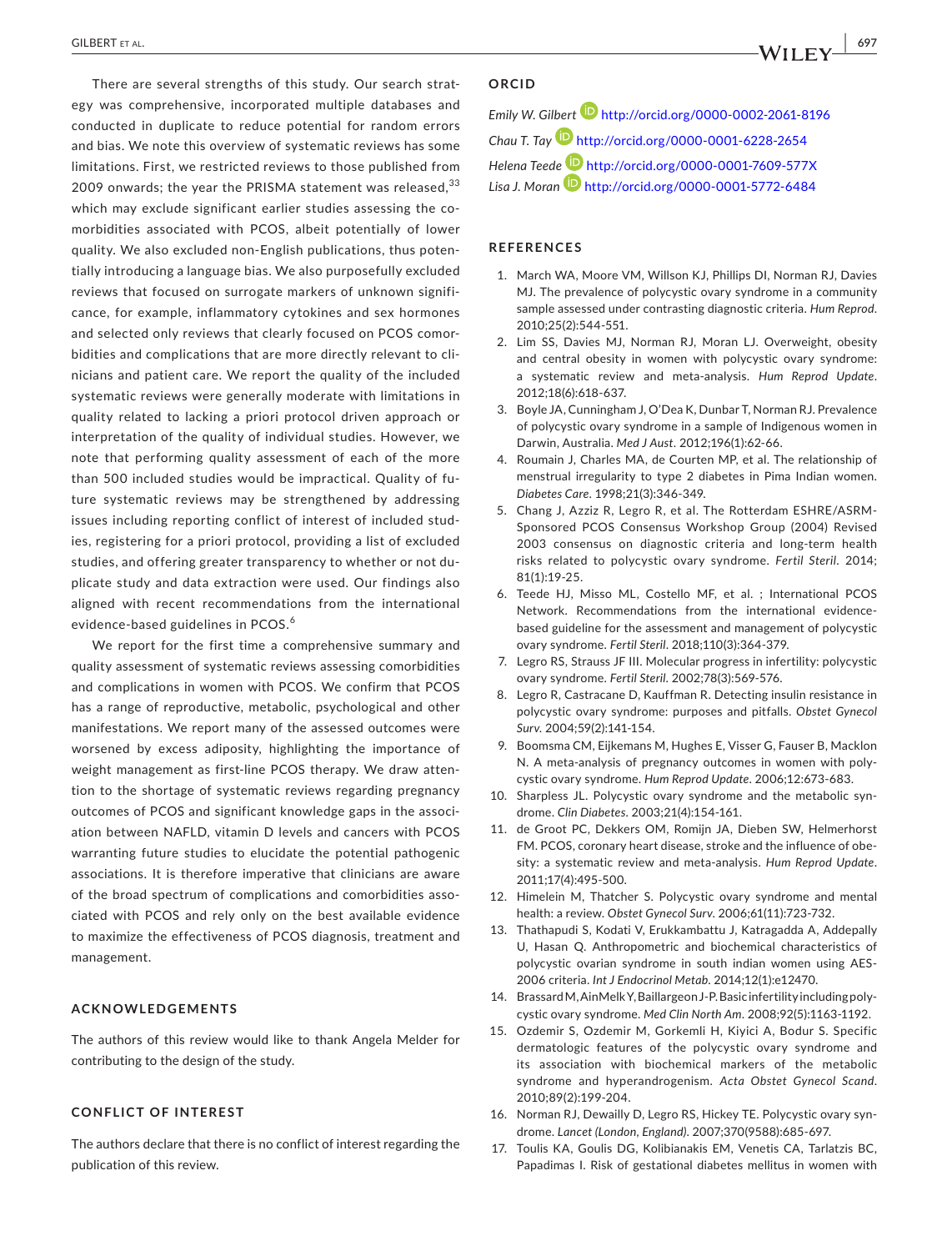**698 |**  GILBERT et al.

polycystic ovary syndrome: a systematic review and a metaanalysis. *Fertil Steril*. 2009;92(2):667‐677.

- 18. Yu H-F, Chen H-S, Rao D-P, Gong J. Association between polycystic ovary syndrome and the risk of pregnancy complications: a PRISMA-compliant systematic review and meta-analysis. *Medicine*. 2016;95(51):e4863.
- 19. Behboudi-Gandevani S, Ramezani Tehrani F, Rostami Dovom M, et al. Insulin resistance in obesity and polycystic ovary syndrome: systematic review and meta-analysis of observational studies. *Gynecol Endocrinol*. 2016;32(5):343‐353.
- 20. Wild RA, Painter PC, Coulson PB, Carruth KB, Ranney GB, Lipoprotein lipid concentrations and cardiovascular risk in women with polycystic ovary syndrome. *J Clin Endocrinol Metab*. 1985;61(5):946‐951.
- 21. Talbott E, Clerici A, Berga SL, et al. Adverse lipid and coronary heart disease risk profiles in young women with polycystic ovary syndrome: results of a case-control study. *J Clin Epidemiol*. 1998;51(5):415‐422.
- 22. Ehrmann DA, Barnes RB, Rosenfield RL, Cavaghan MK, Imperial J. Prevalence of impaired glucose tolerance and diabetes in women with polycystic ovary syndrome. *Diabetes Care*. 1999;22(1):141‐146.
- 23. Moran LJ, Misso ML, Wild RA, Norman RJ. Impaired glucose tolerance, type 2 diabetes and metabolic syndrome in polycystic ovary syndrome: a systematic review and meta-analysis. *Hum Reprod Update*. 2010;16(4):347‐363.
- 24. Moran L, Teede H. Metabolic features of the reproductive phenotypes of polycystic ovary syndrome. *Hum Reprod Update*. 2009;15(4):477‐488.
- 25. Murri M, Luque-Ramirez M, Insenser M, Ojeda-Ojeda M, Escobar-Morreale HF. Circulating markers of oxidative stress and polycystic ovary syndrome (PCOS): a systematic review and meta-analysis. *Hum Reprod Update*. 2013;19(3):268‐288.
- 26. Zhao L, Zhu Z, Lou H, et al. Polycystic ovary syndrome (PCOS) and the risk of coronary heart disease (CHD): a meta-analysis. *Oncotarget*. 2016;7(23):33715‐33721.
- 27. Barry JA, Kuczmierczyk AR, Hardiman PJ. Anxiety and depression in polycystic ovary syndrome: a systematic review and meta-analysis. *Hum Reprod*. 2011;26(9):2442‐2451.
- 28. Deeks A, Gibson-Helm M, Teede H. Anxiety and depression in polycystic ovary syndrome: a comprehensive investigation. *Fertil Steril*. 2010;93(7):2421‐2423.
- 29. Bazarganipour F, Taghavi S, Montazeri A, Ahmadi F, Chaman R, Khosravi A. The impact of polycystic ovary syndrome on the healthrelated quality of life: a systematic review and meta-analysis. *Iran J Reprod Med*. 2015;13(2):61‐70.
- 30. Li Y, Li Y, Yu Ng EH, et al. Polycystic ovary syndrome is associated with negatively variable impacts on domains of health-related quality of life: evidence from a meta-analysis. *Fertil Steril*. 2011;96(2):452‐458.
- 31. Lin AW, Dollahite JS, Sobal J, Lujan ME. Health-related knowledge, beliefs and self-efficacy in women with polycystic ovary syndrome. *Hum Reprod*. 2018;33(1):91‐100.
- 32. Hadorn DC, Baker D, Hodges JS, Hicks N. Rating the quality of evidence for clinical practice guidelines. *J Clin Epidemiol*. 1996;49(7):749‐754.
- 33. Moher D, Liberati A, Tetzlaff J, Altman DG. Preferred reporting items for systematic reviews and meta-analyses: the PRISMA statement. *BMJ*. 2009;339:25‐35.
- 34. Shea BJ, Bouter LM, Peterson J, et al. External validation of a measurement tool to assess systematic reviews (AMSTAR). *PLoS ONE*. 2007;2(12):e1350.
- 35. Li L, Feng Q, Ye M, He Y, Yao A, Shi K. Metabolic effect of obesity on polycystic ovary syndrome in adolescents: a meta-analysis. *J Obstet Gynaecol*. 2017;37(8):1036‐1047.
- 36. Yang R, Yang S, Li R, Liu P, Qiao J, Zhang Y. Effects of hyperandrogenism on metabolic abnormalities in patients with polycystic ovary syndrome: a meta-analysis. *Reprod Biol Endocrinol*. 2016;14:67.
- 37. Dokras A, Clifton S, Futterweit W, Wild R, Increased prevalence of anxiety symptoms in women with polycystic ovary syndrome: systematic review and meta-analysis. *Fertil Steril*. 2012;97(1):225‐230  $6222$
- 38. He C, Lin Z, Robb SW, Ezeamama AE. Serum vitamin D levels and polycystic ovary syndrome: a systematic review and meta-analysis. *Nutrients*. 2015;7(6):4555‐4577.
- 39. Meyer ML, Malek AM, Wild RA, Korytkowski MT, Talbott EO. Carotid artery intima-media thickness in polycystic ovary syndrome: a systematic review and meta-analysis. *Hum Reprod Update*. 2012;18(2):112‐126.
- 40. Barry JA, Azizia MM, Hardiman PJ. Risk of endometrial, ovarian and breast cancer in women with polycystic ovary syndrome: a systematic review and meta-analysis. *Hum Reprod Update*. 2014;20(5):748‐758.
- 41. Sprung VS, Atkinson G, Cuthbertson DJ, et al. Endothelial function measured using flow-mediated dilation in polycystic ovary syndrome: a meta-analysis of the observational studies. *Clin Endocrinol*. 2013;78(3):438‐446.
- 42. Veltman-Verhulst SM, Boivin J, Eijkemans MJ, Fauser BJ. Emotional distress is a common risk in women with polycystic ovary syndrome: a systematic review and meta-analysis of 28 studies. *Hum Reprod Update*. 2012;18(6):638‐651.
- 43. Lim SS, Norman RJ, Davies MJ, Moran LJ. The effect of obesity on polycystic ovary syndrome: a systematic review and meta-analysis. *Obes Rev*. 2013;14(2):95‐109.
- 44. Ramezani-Binabaj M, Motalebi M, Karimi-Sari H, Rezaee-Zavareh MS, Alavian SM. Are women with polycystic ovarian syndrome at a high risk of non-alcoholic Fatty liver disease; a meta-analysis. *Hepat Monthly*. 2014;14(11):e23235.
- 45. Shobeiri F, Jenabi E. The association between polycystic ovary syndrome and breast cancer: a meta-analysis. *Obstet Gynecol Sci*. 2016;59(5):367‐372.
- 46. Pergialiotis V, Konstantopoulos P, Prodromidou A, Florou V, Papantoniou N, Perrea D. The impact of subclinical hypothyroidism on anthropometric characteristics, lipid, glucose and hormonal profile of PCOS patients: a systematic review and meta-analysis. *Eur J Endocrinol*. 2017;176(3):R159‐R166.
- 47. Kaczmarek C, Haller DM, Yaron M. Health-related quality of life in adolescents and young adults with polycystic ovary syndrome: a systematic review. *J Pediatr Adolesc Gynecol*. 2016;29(6):551‐557.
- 48. LiHW, Brereton RE, Anderson RA, Wallace AM, Ho CK. Vitamin D deficiency is common and associated with metabolic risk factors in patients with polycystic ovary syndrome. *Metabolism*. 2011;60(10):1475‐1481.
- 49. Yang R, Yang S, Li R, Liu P, Qiao J, Zhang Y. Effects of hyperandrogenism on metabolic abnormalities in patients with polycystic ovary syndrome: a meta-analysis. *Reprod Biol Endocrinol*. 2016;14(1):67.
- 50. Carmina E, Campagna AM, Lobo RA. Emergence of ovulatory cycles with aging in women with polycystic ovary syndrome (PCOS) alters the trajectory of cardiovascular and metabolic risk factors. *Hum Reprod*. 2013;28(8):2245‐2252.
- 51. Dokras A. Cardiovascular disease risk in women with PCOS. *Steroids*. 2013;78(8):773‐776.
- 52. Gunning MN, Fauser BCJM. Are women with polycystic ovary syndrome at increased cardiovascular disease risk later in life? *Climacteric*. 2017;20(3):222‐227.
- 53. Newbold T. What do patients and carers need in health apps but are not getting. 2015. Accessed 27/05, 2018.
- 54. Khatibi A, Agardh CD, Shakir YA, et al. Could androgens protect middle-aged women from cardiovascular events? A populationbased study of Swedish women: The Women's Health in the Lund Area (WHILA) Study. *Climacteric*. 2007;10(5):386‐392.
- 55. Conway G, Dewailly D, Diamanti-Kandarakis E, et al. The polycystic ovary syndrome: a position statement from the European Society of Endocrinology. *Eur J Endocrinol*. 2014;171(4):P1‐P29.